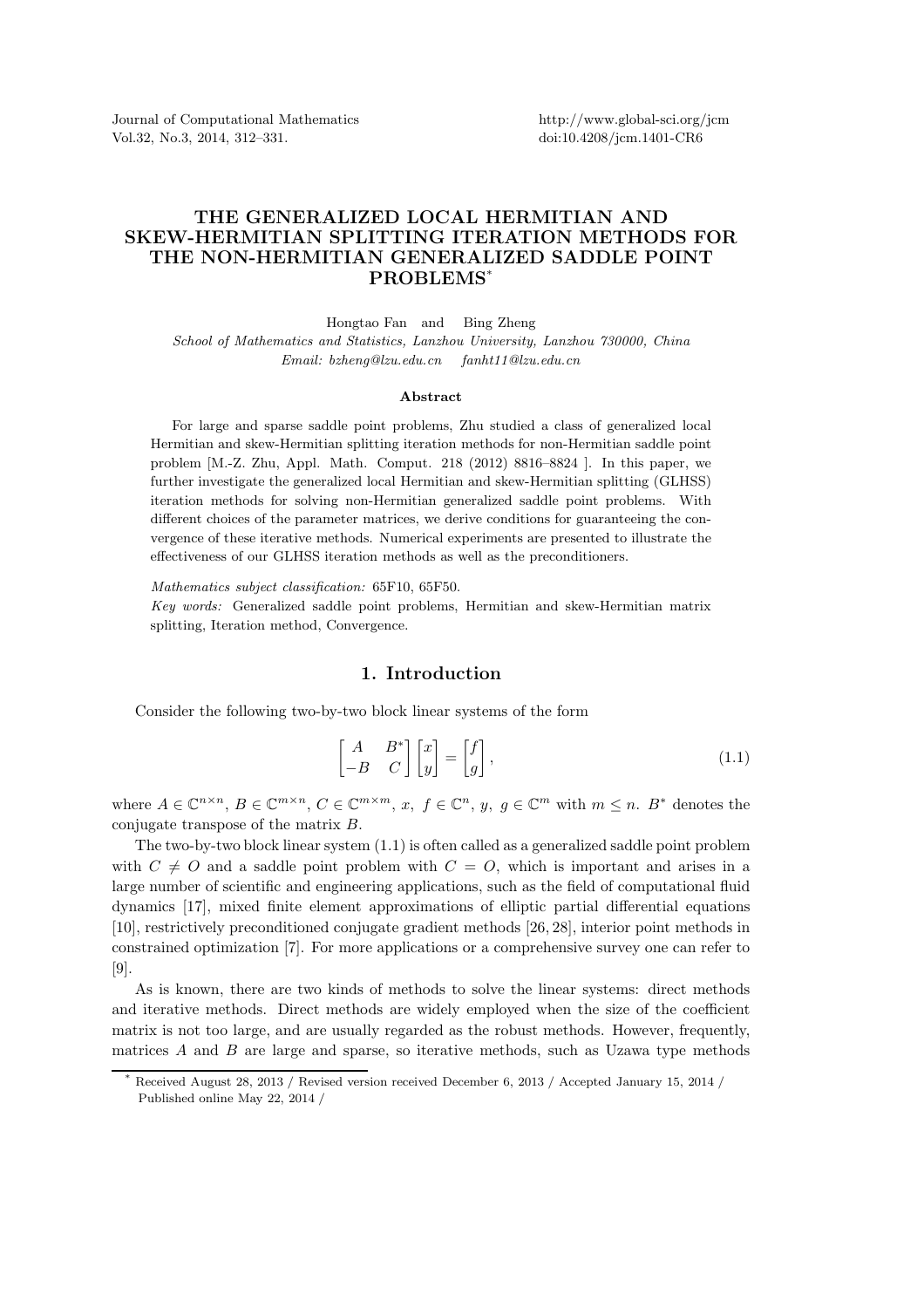[3, 6, 11, 12, 13, 15, 16, 19, 20, 22, 23, 31], HSS-type iteration methods [1, 2, 4, 5, 27], as well as preconditioned Krylov subspace iteration methods [14, 18], become more attractive than direct methods for solving the systems  $(1.1)$ . In the case of A being a Hermitian positive definite, a large amount of efficient methods as well as their numerical properties have been studied in the literature. Bai et al. [2] established the Hermitian and skew-Hermitian splitting (HSS) iteration method and a class of preconditioned Hermitian and skew-Hermitian splitting (PHSS) iteration method [5] for general non-Hermitian linear system, which naturally result in the HSS-type iteration methods for solving the non-Hermitian(generalized) saddle point problems, i.e., the case of A being non-Hermitian. For example, Benzi and Golub [8] directly applied the HSS iteration technique to the non-Hermitian (generalized) saddle point problems. A preconditioned Hermitian and skew-Hermitian (PHSS) method for solving saddle point problem (1.1) was further presented by Bai et al. [5] and the accelerated Hermitian and skew-Hermitian (AHSS) splitting methods by Bai and Golub [1]. The more HSS-type iteration methods can be found in [21, 24, 25, 30]. Recently, Jiang et al. [21] proposed a local Hermitian and skew-Hermitian splitting (LHSS) iteration method and a modified LHSS iteration method (MLHSS) for the non-Hermitian saddle point problems with matrix  $C = O$  by adding the proper parameter matrices to the Hermitian and skew-Hermitian parts of  $A$  and  $(2,2)$  zero block matrix in the split matrices, respectively. Furthermore, Zhu [32] investigated a generalized local Hermitian and skew-Hermitian splitting method (GLHSS) by adding one more parameter matrix to the (2,1) position in the first matrix of the splitting. These iteration methods can be applied to solve the non-Hermitian generalized saddle point problems with the restriction condition that  $C$  is Hermitian positive semi-definite by transforming the case of  $C \neq O$  into its equivalent form of  $C = O$ . These mean that these methods are not appropriate for solving the non-Hermitian generalized saddle point problems with  $C$  being Hermitian positive definite. To bridge this gap, in this paper we use the same parameter matrices strategy as in [32] and propose a generalized local Hermitian and non-Hermitian splitting iteration method (still called GLHSS method) for the non-Hermitian generalized saddle point problems with the matrix C being Hermitian positive definite. The convergence properties are also discussed.

The rest of the paper is organized as follows. Section 2 gives the GLHSS iteration method for non-Hermitian generalized saddle point problems and the convergence properties are discussed under certain conditions for the case C being a special Hermitian positive definite. In Sections 3, we derive several algorithms by different choices of the parameter matrices. We simply describe the effectiveness of the GLHSS splitting presented in this paper as a preconditioner for preconditioned Krylov subspace methods such as GMRES method in Section 4. Section 5 provides some numerical experiments to illustrate our theory and some concluding remarks are given in Section 6.

## 2. The GLHSS Iteration Methods

Let  $A = H + S$  be the Hermitian and skew-Hermitian splitting of A in which  $H = \frac{1}{2}(A + A^*)$ and  $S = \frac{1}{2}(A - A^*)$  are the Hermitian and skew-Hermitian parts of A, respectively.  $\tilde{A}$  is called an non-Hermitian positive definite matrix if  $H = \frac{1}{2}(A + A^*)$  is positive definite, or simply, A is positive definite. In particular, A is called being Hermitian dominant if  $||H|| > ||S||$ . From now on, unless otherwise stated, we always assume that the matrix  $A$  is positive and Hermitian dominant.

For the coefficient matrix in the two-by-two linear system (1.1), we make the following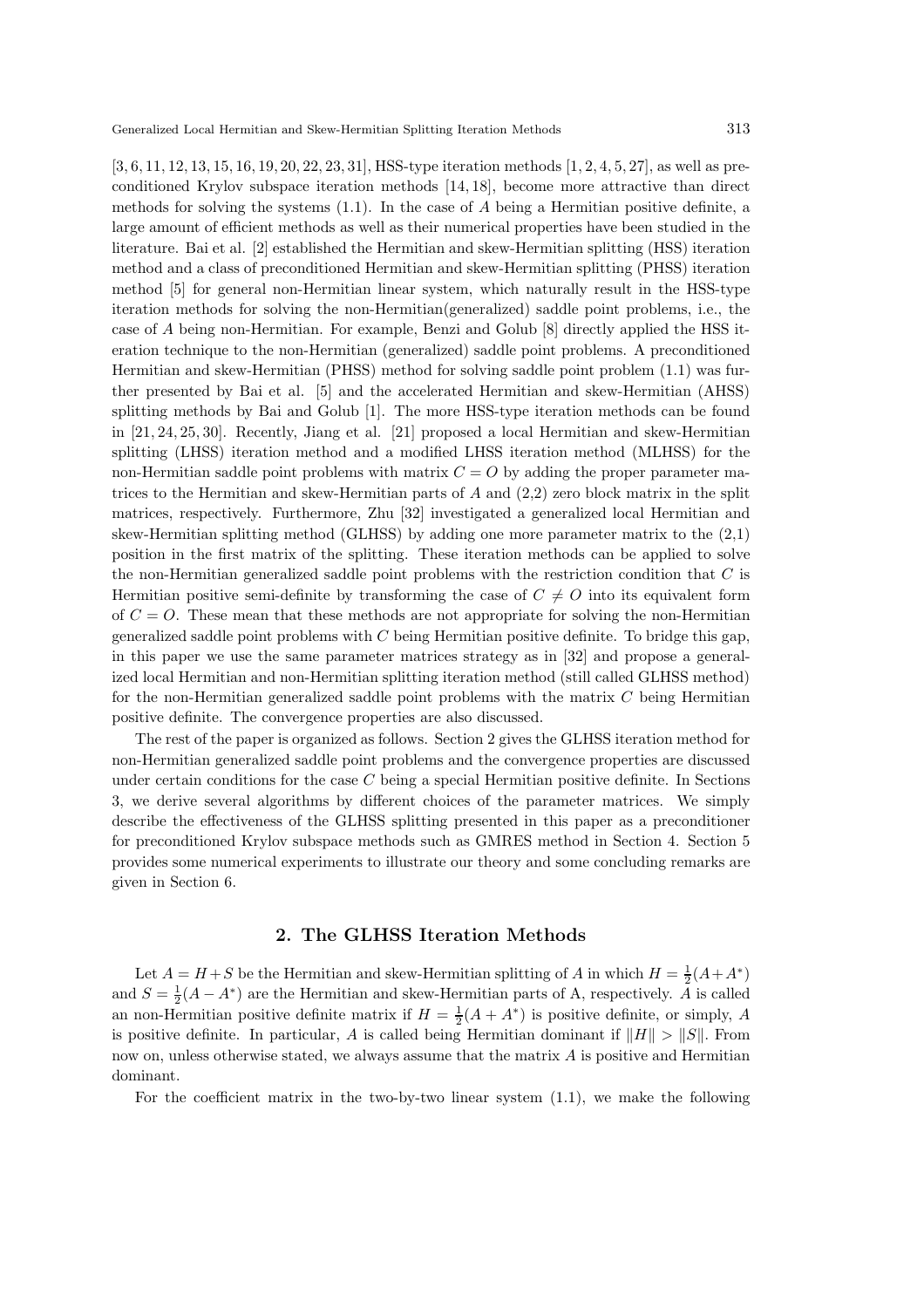special splitting of :

$$
\begin{bmatrix} A & B^* \ -B & C \end{bmatrix} = \begin{bmatrix} Q_1 + H & 0 \\ -B + Q_3 & Q_2 \end{bmatrix} - \begin{bmatrix} Q_1 - S & -B^* \\ Q_3 & Q_2 - C \end{bmatrix},
$$
\n(2.1)

where the matrix  $B \in \mathbb{C}^{m \times n}$  is of full row-rank,  $Q_1 \in \mathbb{C}^{n \times n}$  is a Hermitian positive semidefinite matrix,  $C \in \mathbb{C}^{m \times m}$  and  $Q_2 \in \mathbb{C}^{m \times m}$  are Hermitian positive definite matrices, and  $Q_3 \in \mathbb{C}^{m \times n}$  is an arbitrary matrix. Under these assumptions, the coefficient matrix of system  $(1.1)$  is nonsingular (see [8]) and the non-Hermitian generalized saddle point problem  $(1.1)$ has an unique solution. A generalized local Hermitian and skew-Hermitian (GLHSS) splitting iteration method can be derived by this special splitting as follows

$$
\begin{bmatrix} Q_1 + H & 0 \ -B + Q_3 & Q_2 \end{bmatrix} \begin{bmatrix} x_{n+1} \ y_{n+1} \end{bmatrix} = \begin{bmatrix} Q_1 - S & -B^* \ Q_3 & Q_2 - C \end{bmatrix} \begin{bmatrix} x_n \ y_n \end{bmatrix} + \begin{bmatrix} f \ g \end{bmatrix}.
$$
 (2.2)

The GLHSS iteration method (2.2) can be equivalently described as the following computational process:

Algorithm 2.1. *(GLHSS iteration method)* Let  $H = \frac{1}{2}(A + A^*)$  and  $S = \frac{1}{2}(A - A^*)$ *be respectively the Hermitian and skew-Hermitian parts of A. Assume that*  $Q_1 \in \mathbb{C}^{n \times n}$ *is a Hermitian positive semi-definite matrix,*  $Q_2 \in \mathbb{C}^{m \times m}$  *is a Hermitian positive definite matrix, and*  $Q_3 \in \mathbb{C}^{m \times n}$  *is an arbitrary matrix. Given initial vector*  $(x_0^T \ y_0^T)^T \in C^{n+m}$ *.* For  $n = 0, 1, 2, \cdots$  *until the iteration sequence*  $\left\{ \begin{pmatrix} x_n^T & y_n^T \end{pmatrix}^T \right\}$  *converges to the solution of the non-Hermitian generalized saddle point problem (1.1), compute*

$$
\begin{cases}\nx_{n+1} = x_n + (Q_1 + H)^{-1}(f - Ax_n - B^*y_n), \\
y_{n+1} = y_n + Q_2^{-1}((B - Q_3)x_{n+1} + Q_3x_n - Cy_n + g).\n\end{cases}
$$
\n(2.3)

To deduce convergence properties of GLHSS iteration (2.3), we now consider the spectral radius, that is  $\rho(\mathcal{T})$ , of the iteration matrix  $\mathcal{T}$  of the GLHSS method (2.3). The iteration matrix of the GLHSS iteration is given by

$$
\mathcal{T} = \begin{bmatrix} Q_1 + H & 0 \\ -B + Q_3 & Q_2 \end{bmatrix}^{-1} \begin{bmatrix} Q_1 - S & -B^* \\ Q_3 & Q_2 - C \end{bmatrix} . \tag{2.4}
$$

It is known that the GLHSS iteration method (2.3) converges if and only if  $\rho(\mathcal{T}) < 1$ .

Before investigating the conditions for  $\rho(\mathcal{T}) < 1$  holds, we now describe some characters of eigenvalues and eigenvectors of the iteration matrix  $\mathcal{T}$ .

**Lemma 2.1.** Let A be non-Hermitian positive definite and B be of full row rank. If  $\lambda$  is an *eigenvalue of the iteration matrix*  $\mathcal{T}$  *defined in* (2.4)*, then*  $\lambda \neq 1$ *.* 

*Proof.* Let  $\lambda$  be an eigenvalue of  $\mathcal{T}$  and  $(u^*, v^*)^*$  be its corresponding eigenvector, where  $u \in \mathbb{C}^n$  and  $v \in \mathbb{C}^m$ . Then we have:

$$
\begin{bmatrix} Q_1-S&-B^*\\ Q_3&Q_2-C \end{bmatrix}\begin{bmatrix} u\\ v \end{bmatrix}=\lambda\begin{bmatrix} Q_1+H&0\\ -B+Q_3&Q_2 \end{bmatrix}\begin{bmatrix} u\\ v \end{bmatrix},
$$

or equivalently,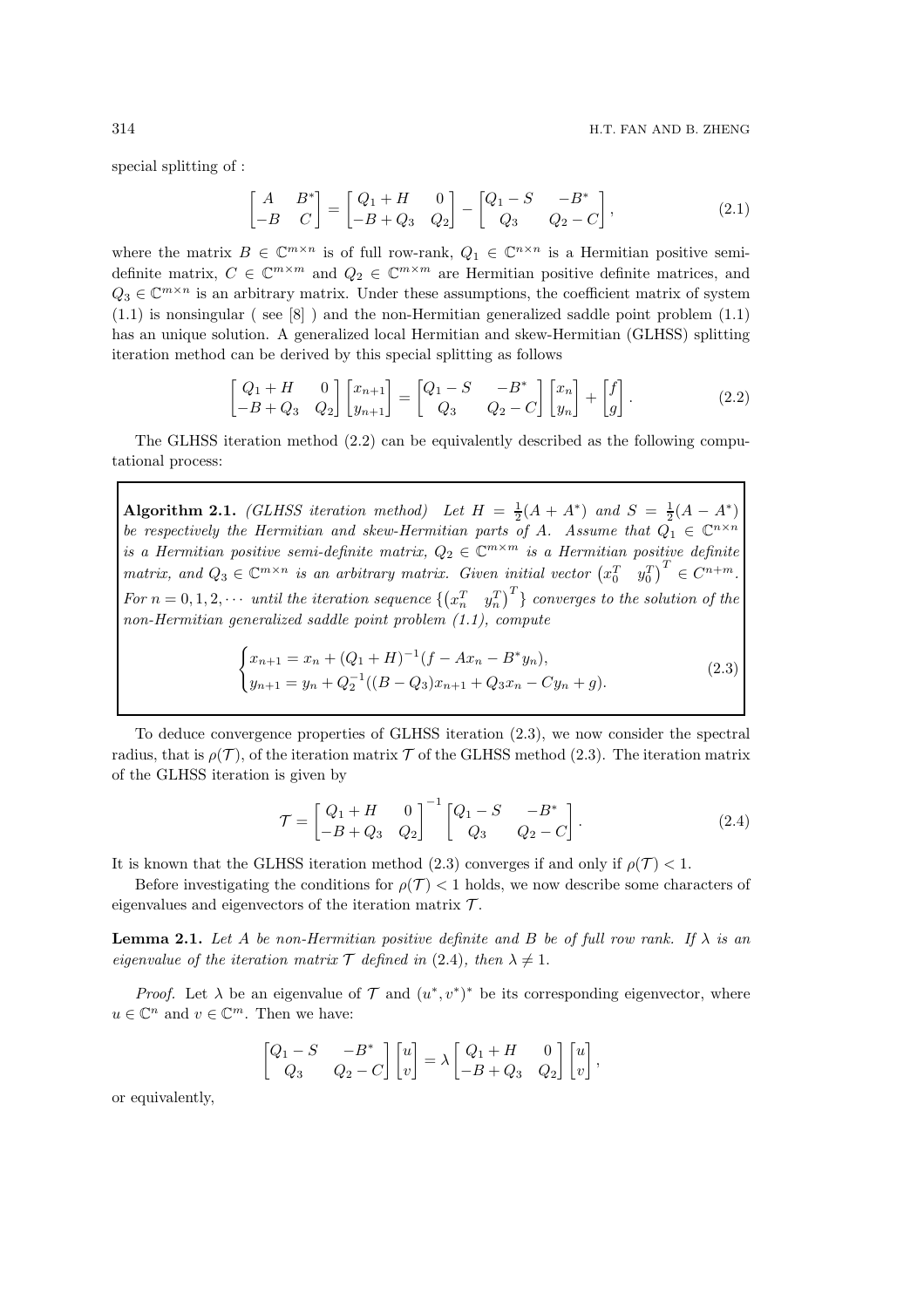$$
\begin{cases} [(\lambda - 1)Q_1 + \lambda H + S]u + B^*v = O, \\ [(\lambda - 1)Q_3 - \lambda B]u + [(\lambda - 1)Q_2 + C]v = O. \end{cases}
$$
 (2.5)

If  $\lambda = 1$ , then (2.5) is reduced into

$$
\begin{cases}\nAu + B^*v = O, \\
-Bu + Cv = O.\n\end{cases}
$$

Since the coefficient matrix  $\begin{bmatrix} A & B^* \ -B & C \end{bmatrix}$  is nonsingular, the eigenvector  $(u^*, v^*)^*$  is zero vector. This is a contradiction.

**Lemma 2.2.** ([21]) If S is a skew-Hermitian matrix, then  $i \cdot S$  (i is the imaginary unit) is a *Hermitian matrix and*  $u^*Su$  *is a purely imaginary number or zero for all*  $u \in \mathbb{C}^n$ .

Lemma 2.3. *Assume* A *is non-Hermitian positive definite and Hermitian dominant, and* B *is of full row rank.* If  $(u^*, v^*)^*$  *is an eigenvector of the iteration matrix*  $\mathcal T$  *corresponding to the eigenvalue*  $\lambda$ *, then*  $u \neq 0$ *. Furthermore, if* A *is Hermitian dominant and*  $v = 0$ *, then*  $|\lambda| < 1$ *.* 

*Proof.* If  $(u^*, v^*)^*$  is an eigenvector corresponding to the eigenvalue  $\lambda$  of the iteration matrix T, then  $u \neq 0$ . In fact, if  $u = 0$ , then  $B^*v = 0$ . Since  $B^*$  is of full column rank,  $B^*v = 0$  implies  $v = 0$ , which contradicts the assumption that  $(u^*, v^*)^*$  is an eigenvector.

If  $v = 0$ , from  $(2.5)$  we have

$$
\begin{cases} (\lambda H + S + (\lambda - 1)Q_1)u = 0, \\ ((1 - \lambda)Q_3 + \lambda B)u = 0. \end{cases}
$$
 (2.6)

Since  $u \neq 0$ , we can define

$$
\lambda=a+ib,\ \alpha=\frac{u^*Hu}{u^*u}>0,\ \ -\beta=\frac{u^*iSu}{u^*u},\ \gamma=\frac{u^*Q_1u}{u^*u}\geq 0,
$$

where  $i$  is imaginary unit. Then from the first equation in  $(2.6)$ , we have

$$
(a+bi)\alpha + i\beta + (a+bi-1)\gamma = 0.
$$

Note that  $\alpha > 0$  and  $\gamma \geq 0$ , it then follows that:

$$
a = \frac{\gamma}{\alpha + \gamma} \ge 0, \quad b = \frac{-\beta}{\alpha + \gamma}.
$$

Since the non-Hermitian matrix A is Hermitian dominant, we have  $|\beta| < |\alpha|$  which immediately results in the following conclusion:

$$
|\lambda| = |a + bi| = \sqrt{\frac{\beta^2 + \gamma^2}{(\alpha + \gamma)^2}} < 1.
$$

This completes the proof of this lemma.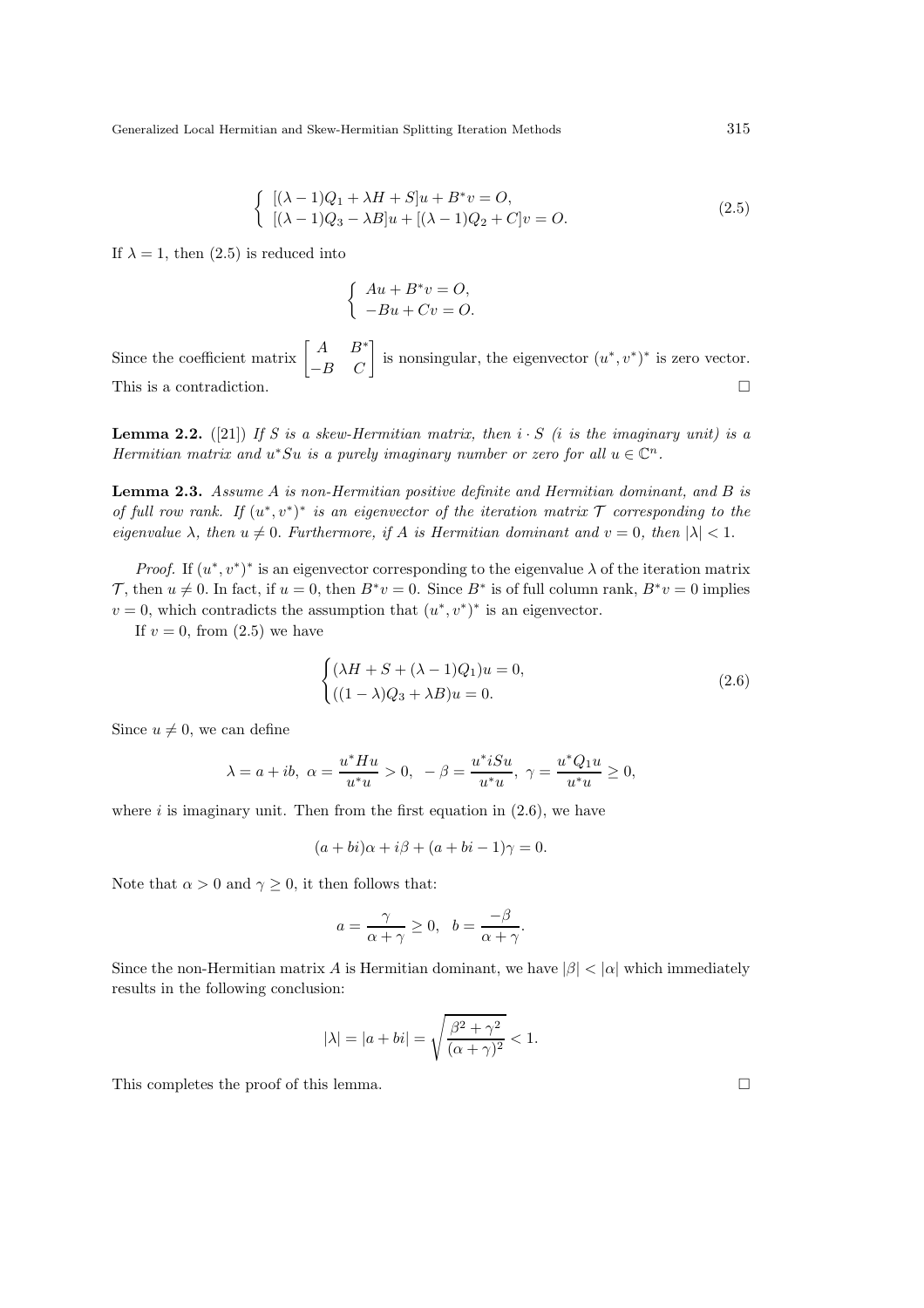**Lemma 2.4.** ([29]) *Both roots of the complex quadratic equation*  $\lambda^2 + \phi \lambda + \varphi = 0$  *have modulus less than one if and only if*  $|\phi - \overline{\phi}\varphi| + |\varphi|^2 < 1$ , where  $\overline{\phi}$  denotes the conjugate complex of  $\phi$ .

The following theorem gives the conditions for guaranteeing the convergence of the GLHSS method. For completeness, this theorem includes the result for  $C = 0$  given in [32] as a special case.

**Theorem 2.1.** Assume A be a non-Hermitian matrix with the positive definite Hermitian part  $H = \frac{1}{2}(A + A^*)$  and the skew-Hermitian part  $S = \frac{1}{2}(A - A^*)$ . Let the matrix B have full row  $rank, Q_1$  *be Hermitian positive semi-definite,*  $Q_2$  *be Hermitian positive definite, and*  $Q_3 \in \mathbb{C}^{m \times n}$ *be such that*  $B^*Q_2^{-1}Q_3$  *is Hermitian. Assume*  $(u^*, v^*)^*$  *is an eigenvector of the matrix*  $\mathcal T$  *with*  $u \in \mathbb{C}^n$  *and*  $v \in \mathbb{C}^m$  *corresponding to the eigenvalue*  $\lambda$ *. Denote by* 

$$
\alpha = \frac{u^* H u}{u^* u}, \quad -\beta = \frac{u^* i \cdot Su}{u^* u}, \quad \gamma = \frac{u^* Q_1 u}{u^* u},
$$

$$
\eta = \frac{u^* B^* Q_2^{-1} B u}{u^* u}, \quad \tau = \frac{u^* B^* Q_2^{-1} Q_3 u}{u^* u}.
$$

*Then we have the following conclusions:*

*1. When*  $C = 0$  *[32], the GLHSS method is convergent if*  $\alpha, \beta, \gamma, \eta, \tau$  *satisfy the following condition:*

$$
0 \le \eta \le \frac{2(\alpha - \tau)((\alpha - \tau)(\alpha + \tau + 2\gamma) - \beta^2)}{(\alpha - \tau)^2 + \beta^2}.
$$
\n(2.7)

- 2. When *C* is Hermitian positive definite, we can choose  $Q_2 = \frac{1}{\delta}C$  with  $\delta \neq 0$  *a real constant, i.e.,*  $C = \delta Q_2$ *, and then the GLHSS method is convergent if*  $\alpha$ *,*  $\beta$ *,*  $\gamma$ *,*  $\eta$  *and*  $\tau$  *satisfy one of the following conditions:*
	- (a) If  $Z = 0$  and  $Y < 0$ , then

$$
0 \le \eta \le \frac{-Y}{X};
$$

(b) *If*  $Z > 0$ ,  $\triangle = Y^2 - 4XZ > 0$  *and*  $\frac{-Y}{2X} > 0$ , *then* 

$$
\frac{-Y - \sqrt{\Delta}}{2X} \le \eta \le \frac{-Y + \sqrt{\Delta}}{2X};
$$

(c) If  $Z < 0$  and  $\triangle = Y^2 - 4XZ > 0$ , then

$$
0\leq \eta \leq \frac{-Y+\sqrt{\triangle}}{2X},
$$

$$
X = E^2 + (1 - \delta)^2 \beta^2; \tag{2.8a}
$$

$$
Y = 2E[EF - (\delta - 1)\beta^{2}] + 2(1 - \delta)\beta^{2}[G - F(\delta - 1)];
$$
\n(2.8b)

$$
Z = [FE - (\delta - 1)\beta^2]^2 + [G - F(\delta - 1)]^2 \beta^2 - [GE - (\delta - 1)^2 \beta^2]^2; \tag{2.8c}
$$

$$
E = \alpha - \tau + \delta \gamma; \quad F = (\delta - 1)\alpha + (\delta - 2)\gamma - \tau; \tag{2.8d}
$$

$$
G = \alpha + \tau - (\delta - 2)\gamma; \quad and \quad 0 < \delta < 2. \tag{2.8e}
$$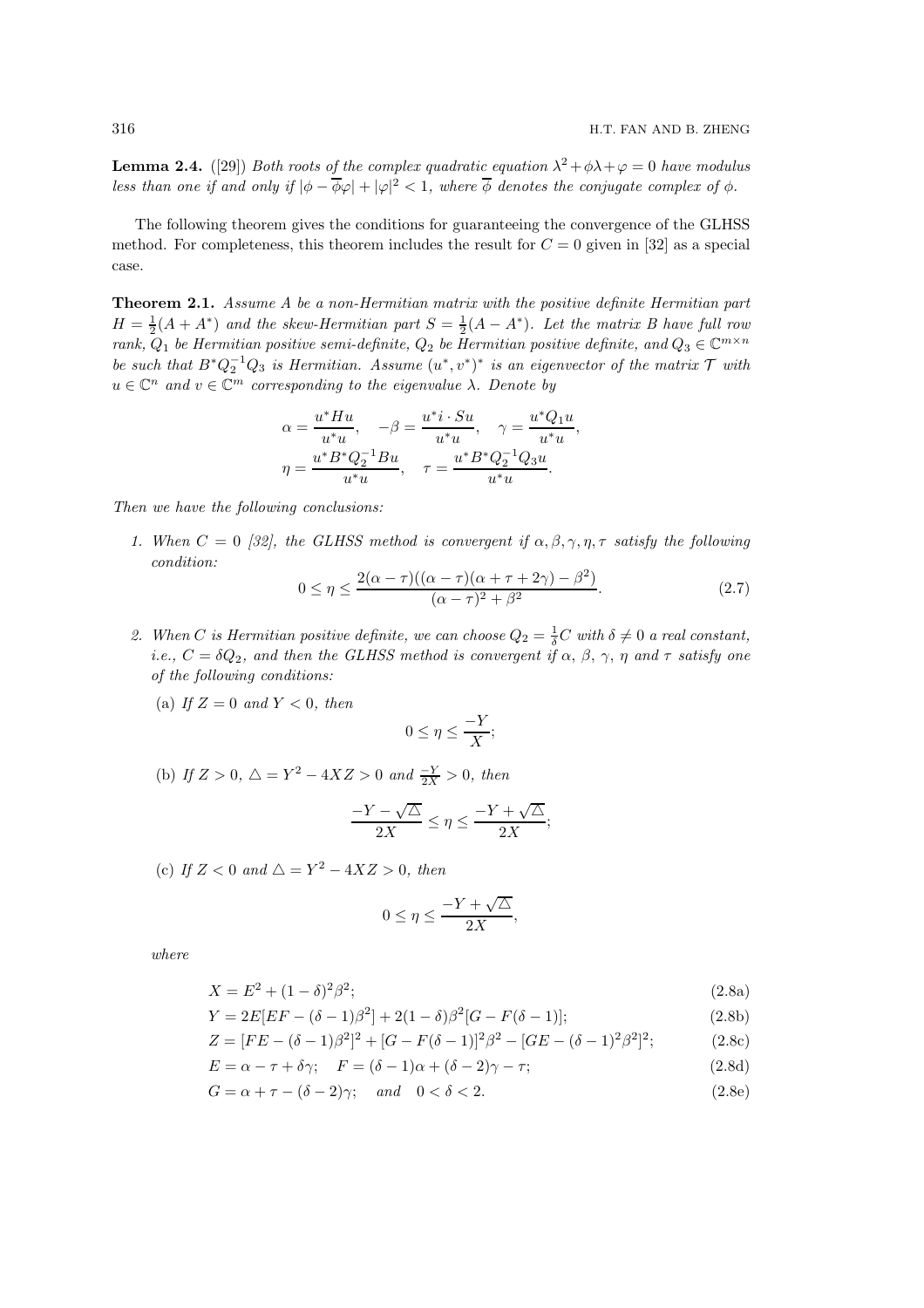*Proof.* The conclusion for the case  $C = 0$ , its proof can be found in [32]. So we just need to prove the case  $C = \delta Q_2$  with  $\delta \neq 0$ . Let  $\lambda$  be an eigenvalue of  $\mathcal T$  and  $(u^*, v^*)^*$  be the corresponding eigenvector. From (2.5), we have

$$
\begin{cases} (\lambda H + S + (\lambda - 1)Q_1)u + B^*v = 0, \\ ((1 - \lambda)Q_3 + \lambda B)u = ((\lambda - 1)Q_2 + C)v, \end{cases}
$$

which, instead of C by  $C = \delta Q_2$ , becomes that

$$
\begin{cases}\n(\lambda H + S + (\lambda - 1)Q_1)u + B^*v = 0, \\
((1 - \lambda)Q_3 + \lambda B)u = (\lambda - 1 + \delta)Q_2v.\n\end{cases}
$$
\n(2.9)

If  $\lambda = 1 - \delta$ , then the Eq. (2.9) leads to

$$
\begin{cases} (\delta(Q_1 + H) - A)u = B^*v, \\ (\delta Q_3 + (1 - \delta)B)u = 0, \end{cases}
$$

or equivalently,

$$
\begin{cases} u \in \text{null}(\delta Q_3 + (1 - \delta)B), \\ v = (B(H + Q_1)^{-1}B^*)^{-1}(\delta B - B(Q_1 + H)^{-1}A))u. \end{cases}
$$

Here, null(·) is used to represent the null space of the corresponding matrix. If  $\lambda \neq 1 - \delta$ , from the second equality in (2.9), we have

$$
v = \frac{1}{\lambda + \delta - 1} Q_2^{-1} ((1 - \lambda)Q_3 + \lambda B) u.
$$
 (2.10)

Substituting the expression  $(2.10)$  of vector v into the first equation in  $(2.9)$ , we have

$$
\left(\lambda H + S + (\lambda - 1)Q_1\right)u + \frac{1 - \lambda}{\lambda + \delta - 1}B^*Q_2^{-1}Q_3u + \frac{\lambda}{\lambda + \delta - 1}B^*Q_2^{-1}Bu = 0.
$$
 (2.11)

If  $Bu = 0$ , then the equality (2.11) reduces to the following form

$$
\left(\lambda H + S + (\lambda - 1)Q_1\right)u + \frac{1 - \lambda}{\lambda + \delta - 1}B^*Q_2^{-1}Q_3u = 0.
$$

And then multiplying both sides of above equality from left with  $\frac{u^*}{u^{*}}$  $\frac{u}{u^*u}$ , we obtain the following equation

$$
\frac{u^*(\lambda H+S+(\lambda-1)Q_1)u}{u^*u}=0.
$$

Now using the same techniques as the proof of Lemma 2.3, we can easily know that  $|\lambda| < 1$ .

If  $Bu \neq 0$ , which means that  $\eta > 0$ . Multiplying both sides of equality (2.11) from left with u ∗  $\frac{u^*}{u^*u}$  and then rearranging it as the quadratical equation in  $\lambda$ , we have

$$
\lambda^2 + \frac{\eta - \alpha - 2\gamma + \delta\alpha + \delta\gamma - \tau + \beta i}{\alpha + \gamma} \lambda + \frac{\tau + \gamma - \delta\gamma + (\delta - 1)\beta i}{\alpha + \gamma} = 0.
$$
 (2.12)

Now, according to Lemma 2.4, we known that both roots of the complex Eq. (2.12) satisfy  $|\lambda|$  < 1 if and only if

$$
\left| \frac{\eta - \alpha - 2\gamma + \delta\alpha + \delta\gamma - \tau + \beta i}{\alpha + \gamma} - \frac{\eta - \alpha - 2\gamma + \delta\alpha + \delta\gamma - \tau - \beta i}{\alpha + \gamma} \cdot \frac{\tau + \gamma - \delta\gamma + (\delta - 1)\beta i}{\alpha + \gamma} \right|
$$
\n
$$
+ \left| \frac{\tau + \gamma - \delta\gamma + (\delta - 1)\beta i}{\alpha + \gamma} \right|^2 < 1. \tag{2.13}
$$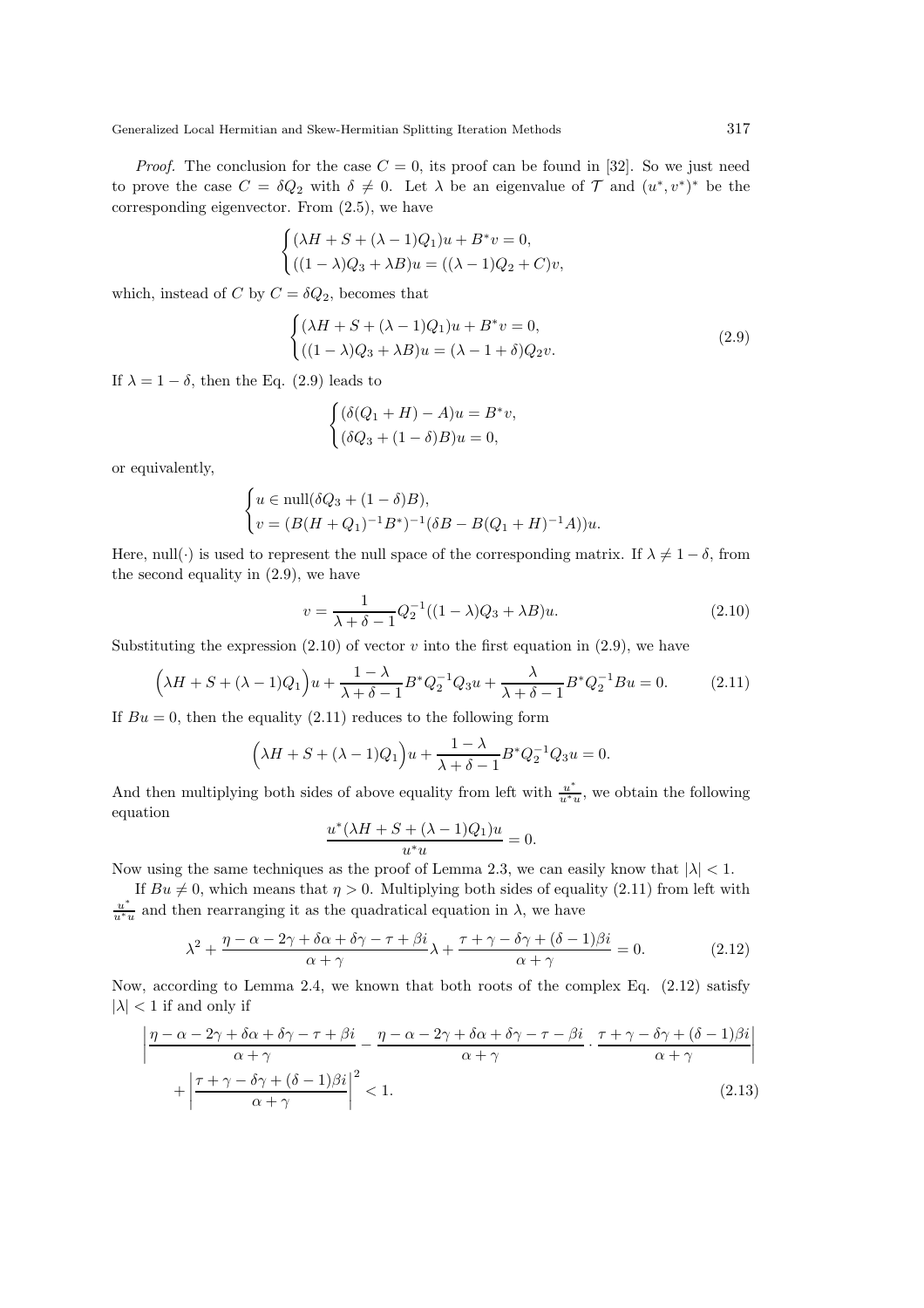Through a more complicated process of computations, the inequality (2.13) can be finally simplified as the follow equivalent form

$$
X\eta^2 + Y\eta + Z < 0,\tag{2.14}
$$

where X, Y and Z are taken as in  $(2.8)$ . The conclusions in part 2 of Theorem 2.1 now easily follow from  $(2.14)$ . This completes the proof.

#### 3. Several Algorithms

Under the assumption of Theorem 2.1, the generalized iterative method (2.3) leads to different iterative methods with different choices of the matrices  $Q_1, Q_2$  and  $Q_3$ . In this section, we always assume  $C = \delta Q_2$  ( $\delta \neq 0$ ) and present some special GLHSS iteration methods which are stated in three parts depending on the three cases  $Q_3 = 0$ ,  $Q_3 = tB$  and  $Q_3 = -tQ_2B$ . The parameters  $\alpha$ ,  $\beta$ ,  $\gamma$ ,  $\eta$  and  $\tau$  are same as those in Theorem 2.1.

**Case** I:  $Q_3 = 0$ . In this case, the GLHSS iterative scheme (2.3) becomes

$$
\begin{cases} x_{n+1} = x_n + (Q_1 + H)^{-1} (f - Ax_n - B^* y_n), \\ y_{n+1} = y_n + Q_2^{-1} (Bx_{n+1} - Cy_n + g). \end{cases}
$$
\n(3.1)

Algorithm 3.1. *Under the assumption of Theorem 2.1, if*  $Q_1 = 0, Q_2 = \mu I_m$ *, then the GLHSS method* (3.1) *becomes the following iteration method:*

$$
\begin{cases} x_{n+1} = x_n + H^{-1}(f - Ax_n - B^*y_n), \\ y_{n+1} = y_n + \frac{1}{\mu}(Bx_{n+1} - Cy_n + g), \end{cases}
$$
 (3.2)

and the method  $(3.2)$  is convergent provided that  $\alpha$ ,  $\beta$ ,  $\eta$  satisfy one of the following condi*tions*

(a). If  $Z = 0$  and  $Y < 0$ , then

$$
0 \le \eta \le \frac{-Y}{X};
$$

(b). If  $Z > 0$ ,  $\triangle = Y^2 - 4XZ > 0$  and  $\frac{-Y}{2X} > 0$ , then

$$
\frac{-Y - \sqrt{\triangle}}{2X} \le \eta \le \frac{-Y + \sqrt{\triangle}}{2X};
$$

(c). If  $Z < 0$  and  $\triangle = Y^2 - 4XZ > 0$ , then

$$
0 \le \eta \le \frac{-Y + \sqrt{\triangle}}{2X},
$$

$$
X = \alpha^2 + (1 - \delta)^2 \beta^2,
$$
  
\n
$$
Y = 2\alpha(\delta - 1)(\alpha^2 - \beta^2) + 4\alpha\beta^2 \delta(1 - \delta)^2,
$$
  
\n
$$
Z = (\delta - 1)^2(\alpha^2 - \beta^2) + 4\alpha^2\beta^2 \delta^2(1 - \delta)^2 - [\alpha^2 - (\delta - 1)^2\beta^2]^2.
$$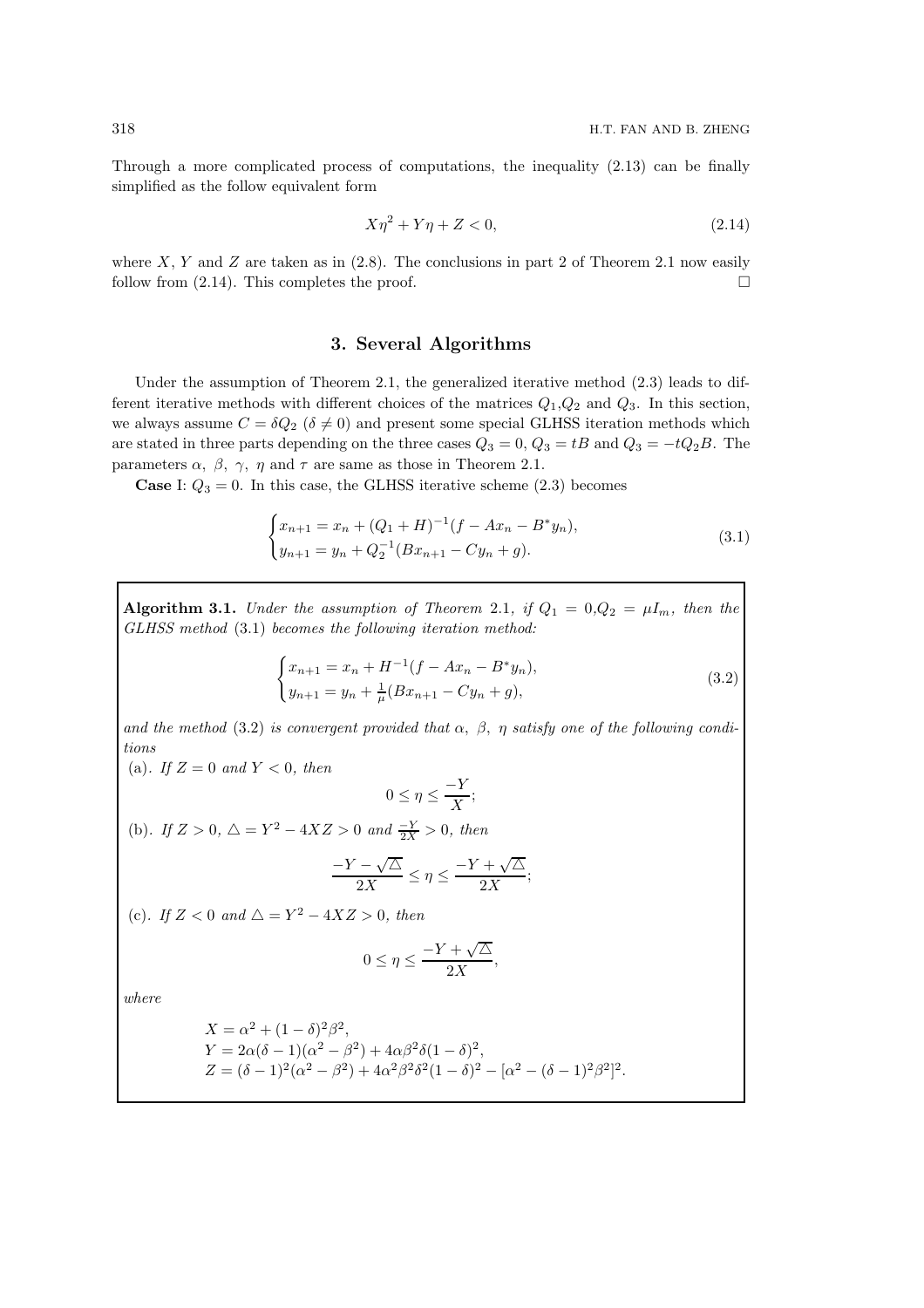**Algorithm 3.2.** *Under the assumption of Theorem 2.1, if*  $Q_1 = \omega I_n$ ,  $Q_2 = \mu I_m$ *, then the GLHSS method* (3.1) *becomes the following iteration method:*

$$
\begin{cases} x_{n+1} = x_n + (\omega I_n + H)^{-1} (f - Ax_n - B^* y_n), \\ y_{n+1} = y_n + \frac{1}{\mu} (Bx_{n+1} - Cy_n + g), \end{cases}
$$
 (3.3)

and the method (3.3) *is convergent provided that*  $\alpha$ ,  $\beta$ ,  $\eta$  *satisfy one of the following conditions*

(a). If  $Z = 0$  and  $Y < 0$ , then  $0 \leq \eta \leq \frac{-Y}{X}$  $\frac{1}{X}$ ; (b). If  $Z > 0$ ,  $\triangle = Y^2 - 4XZ > 0$  and  $\frac{-Y}{2X} > 0$ , then  $-Y - \sqrt{\triangle}$  $\frac{1-\sqrt{\Delta}}{2X} \leq \eta \leq \frac{-Y+\sqrt{\Delta}}{2X}$  $\frac{v}{2X};$ (c). If  $Z < 0$  and  $\triangle = Y^2 - 4XZ > 0$ , then

$$
0 \le \eta \le \frac{-Y + \sqrt{\Delta}}{2X},
$$

*where*

$$
X = (\alpha + \delta\omega)^2 + (1 - \delta)^2 \beta^2,
$$
  
\n
$$
Y = 2(\alpha + \delta\omega)[(\alpha + \delta\omega)(\delta\alpha - \alpha + \delta\omega - 2\omega) - (\delta - 1)\beta^2]
$$
  
\n
$$
+ 2(1 - \delta)\beta^2 (2\alpha - \delta\alpha - \delta\omega + 2\omega)\delta,
$$
  
\n
$$
Z = [(\delta\alpha - \alpha + \delta\omega - 2\omega)(\alpha + \delta\omega) - (\delta - 1)\beta^2]^2 + (2\alpha - \delta\alpha - \delta\omega + 2\omega)^2 \delta^2 \beta^2
$$
  
\n
$$
- [(\alpha - \delta\omega + 2\omega)(\alpha + \delta\omega) - (\delta - 1)^2 \beta^2]^2.
$$

**Algorithm 3.3.** *Under the assumption of Theorem 2.1, if*  $Q_1 = \omega H$ *,*  $Q_2 = \mu I_m$ *, then the GLHSS method* (3.1) *becomes the following iteration method:*

$$
\begin{cases} x_{n+1} = x_n + \frac{1}{1+\omega} H^{-1} (f - Ax_n - B^* y_n), \\ y_{n+1} = y_n + \frac{1}{\mu} (B x_{n+1} - C y_n + g), \end{cases}
$$
 (3.4)

and the method (3.4) *is convergent provided that*  $\alpha$ ,  $\beta$ ,  $\eta$  *satisfy one of the following conditions*

(a). If  $Z = 0$  and  $Y < 0$ , then  $0 \leq \eta \leq \frac{-Y}{X}$  $\frac{1}{X}$ ; (b). If  $Z > 0$ ,  $\triangle = Y^2 - 4XZ > 0$  and  $\frac{-Y}{2X} > 0$ , then √ √

$$
\frac{-Y-\sqrt{\triangle}}{2X} \le \eta \le \frac{-Y+\sqrt{\triangle}}{2X};
$$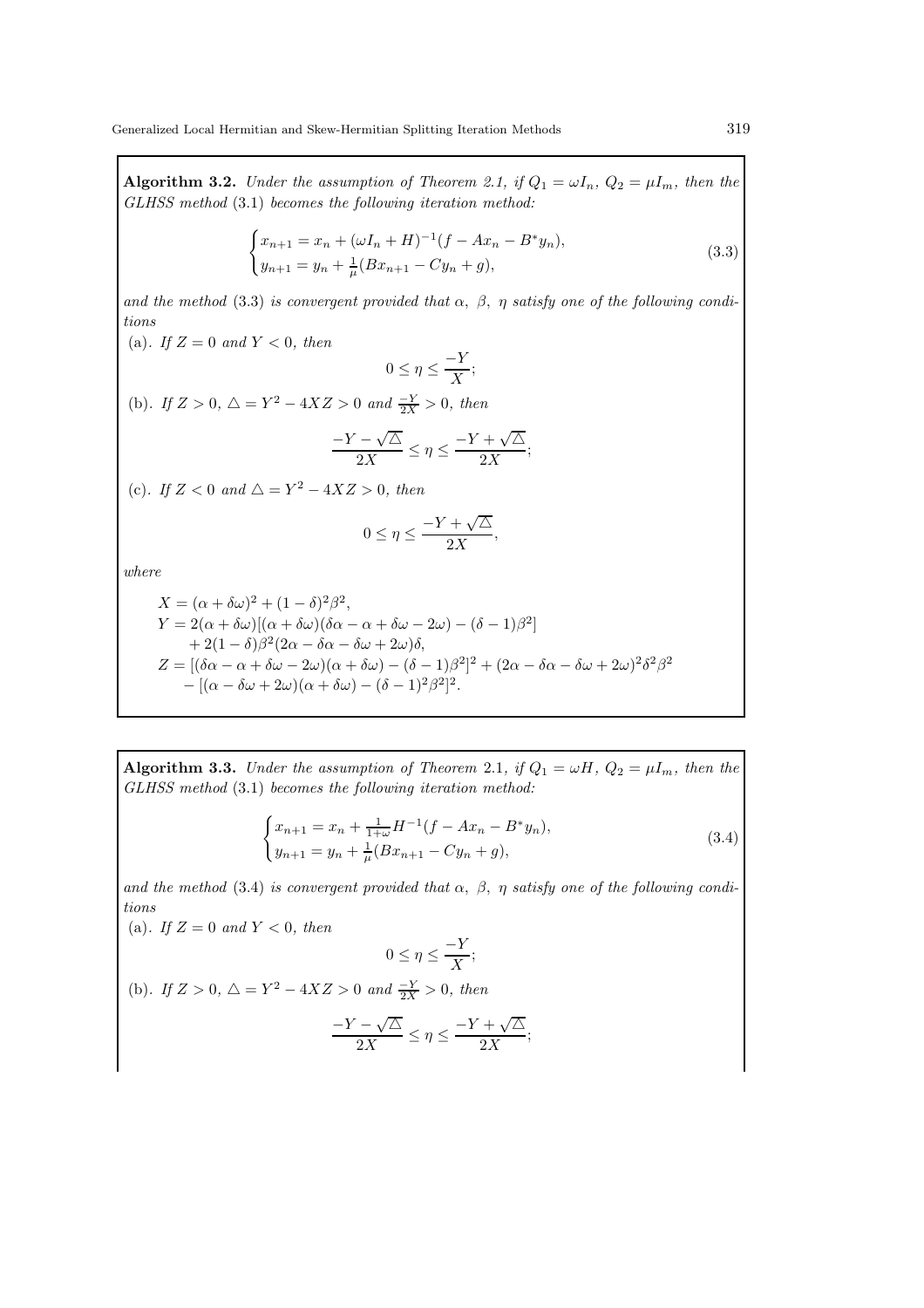(c). If 
$$
Z < 0
$$
 and  $\Delta = Y^2 - 4XZ > 0$ , then  
\n
$$
0 \le \eta \le \frac{-Y + \sqrt{\Delta}}{2X},
$$
\nwhere  
\n
$$
X = (\delta\omega\alpha + \alpha)^2 + (1 - \delta)^2 \beta^2,
$$
\n
$$
Y = 2(\delta\omega\alpha + \alpha)[(\delta\omega\alpha + \alpha)(\delta\alpha - \alpha + (\delta - 2)\omega\alpha) - (\delta - 1)\beta^2]
$$
\n
$$
+ 2(1 - \delta)\beta^2(2\alpha - \delta\alpha - \delta\omega\alpha + 2\omega\alpha)\delta - (((\delta - 1) + (\delta - 2)\omega)\alpha)(\delta - 1)],
$$
\n
$$
Z = [(\delta\alpha - \alpha + (\delta\omega\alpha - 2\omega\alpha)(\delta\omega\alpha + \alpha) - (\delta - 1)\beta^2]^2
$$
\n
$$
+ (2\alpha - \delta\alpha - \delta\omega\alpha + 2\omega\alpha)^2 \delta^2 \beta^2
$$
\n
$$
- [(\alpha - \delta\omega\alpha - 2\omega\alpha)(\delta\omega\alpha + \alpha) - (\delta - 1)^2 \beta^2]^2.
$$

**Case** II:  $Q_3 = tB, t \neq 0$ . In this case, the GLHSS iterative scheme (2.3) becomes

$$
\begin{cases}\nx_{n+1} = x_n + (Q_1 + H)^{-1}(f - Ax_n - B^*y_n), \\
y_{n+1} = y_n + Q_2^{-1}((1-t)Bx_{n+1} + tBx_n - Cy_n + g).\n\end{cases}
$$
\n(3.5)

Algorithm 3.4. *Under the assumption of Theorem 2.1, if*  $Q_1 = 0$ ,  $Q_2 = \mu I_m$ *, then the GLHSS method* (3.5) *becomes the following iteration method:*

$$
\begin{cases}\nx_{n+1} = x_n + H^{-1}(f - Ax_n - B^*y_n), \\
y_{n+1} = y_n + \frac{1}{\mu}((1-t)Bx_{n+1} + tBx_n - Cy_n + g),\n\end{cases}
$$
\n(3.6)

*and the method* (3.6) *is convergent provided that*  $\alpha$ ,  $\beta$ ,  $\eta$  *satisfy one of the following conditions*

$$
0\leq \eta \leq \frac{-Y}{X};
$$

(b). If  $Z > 0$ ,  $\triangle = Y^2 - 4XZ > 0$  and  $\frac{-Y}{2X} > 0$ , then

$$
\frac{-Y - \sqrt{\triangle}}{2X} \le \eta \le \frac{-Y + \sqrt{\triangle}}{2X};
$$

(c). If  $Z < 0$  and  $\triangle = Y^2 - 4XZ > 0$ , then

(a). If  $Z = 0$  and  $Y < 0$ , then

$$
0\leq \eta \leq \frac{-Y+\sqrt{\triangle}}{2X},
$$

$$
X = (\alpha - t\eta)^2 + (1 - \delta)^2 \beta^2,
$$
  
\n
$$
Y = 2(\alpha - t\eta)[(\alpha - t\eta)(\delta\alpha - \alpha - t\eta) - (\delta - 1)\beta^2] + 2(1 - \delta)\beta^2(2\alpha - \delta\alpha + t\eta)\delta,
$$
  
\n
$$
Z = [(\delta\alpha - \alpha - t\eta)(\alpha - t\eta) - (\delta - 1)\beta^2]^2 + (2\alpha - \delta\alpha + t\eta)^2 \delta^2 \beta^2
$$
  
\n
$$
- [\alpha^2 - t^2\eta^2 - (\delta - 1)^2\beta^2]^2.
$$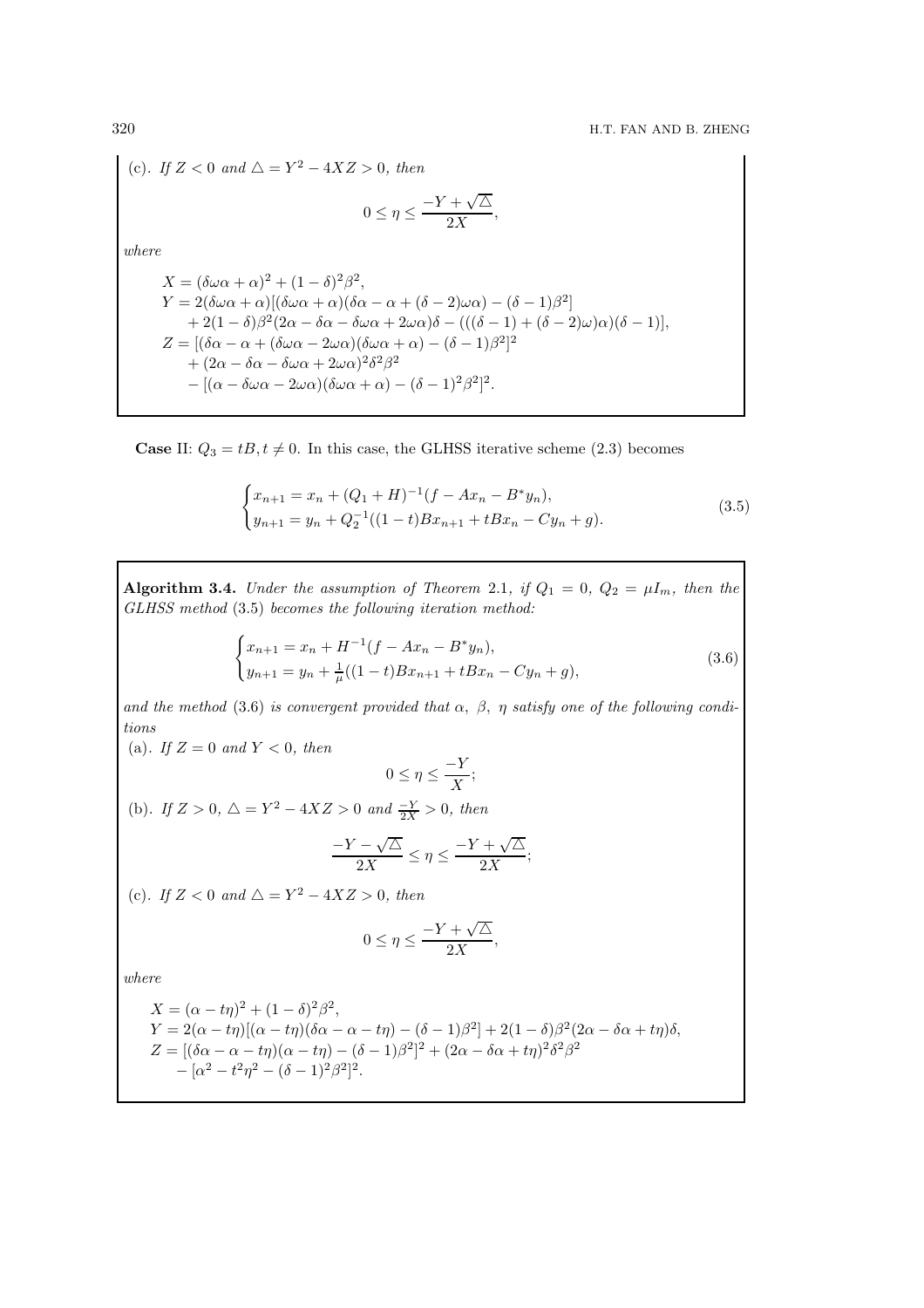Algorithm 3.5. *Under the assumption of Theorem 2.1, if*  $Q_1 = \omega I_n$ ,  $Q_2 = \mu I_m$ *, then the GLHSS method* (3.5) *becomes the following iteration method:*

$$
\begin{cases}\n x_{n+1} = x_n + (\omega I_n + H)^{-1} (f - Ax_n - B^* y_n), \\
 y_{n+1} = y_n + \frac{1}{\mu} ((1-t) B x_{n+1} + t B x_n - C y_n + g),\n\end{cases}
$$
\n(3.7)

and the method (3.7) *is convergent provided that*  $\alpha$ ,  $\beta$ ,  $\eta$  *satisfy one of the following conditions*

(a). If  $Z = 0$  and  $Y < 0$ , then

$$
0 \le \eta \le \frac{-Y}{X};
$$

(b). If  $Z > 0$ ,  $\triangle = Y^2 - 4XZ > 0$  and  $\frac{-Y}{2X} > 0$ , then

$$
\frac{-Y-\sqrt{\triangle}}{2X}\leq \eta\leq \frac{-Y+\sqrt{\triangle}}{2X};
$$

(c). If  $Z < 0$  and  $\triangle = Y^2 - 4XZ > 0$ , then

$$
0 \le \eta \le \frac{-Y + \sqrt{\Delta}}{2X},
$$

*where*

$$
X = (\alpha - t\eta + \delta\omega)^2 + (1 - \delta)^2 \beta^2,
$$
  
\n
$$
Y = 2(\alpha - t\eta + \delta\omega)[(\alpha - t\eta + \delta\omega)(\delta\alpha - \alpha + \delta\omega - 2\omega - t\eta) - (\delta - 1)\beta^2]
$$
  
\n
$$
+ 2(1 - \delta)\beta^2(2\alpha - \delta\alpha - \delta\omega + 2\omega + t\eta)\delta,
$$
  
\n
$$
Z = [((\delta - 1)\alpha + (\delta - 2)\omega - t\eta)(\alpha - t\eta + \delta\omega) - (\delta - 1)\beta^2]^2
$$
  
\n
$$
+ (2\alpha - \delta\alpha - \delta\omega + 2\omega + t\eta)^2 \delta^2 \beta^2 - [(\alpha + t\eta - \delta\omega + 2\omega)(\alpha - t\eta + \delta\omega) - (\delta - 1)^2 \beta^2]^2.
$$

Algorithm 3.6. *Under the assumption of Theorem 2.1, if*  $Q_1 = \omega H$ ,  $Q_2 = \mu I_m$ *, then the GLHSS method* (3.5) *becomes the following iteration method:*

$$
\begin{cases}\nx_{n+1} = x_n + \frac{1}{1+\omega} H^{-1} (f - Ax_n - B^* y_n), \\
y_{n+1} = y_n + \frac{1}{\mu} ((1-t) B x_{n+1} + t B x_n - C y_n + g),\n\end{cases} \tag{3.8}
$$

and the method (3.8) *is convergent provided that*  $\alpha$ ,  $\beta$ ,  $\eta$  *satisfy one of the following conditions*

(a). If  $Z = 0$  and  $Y < 0$ , then  $0 \leq \eta \leq \frac{-Y}{X}$  $\frac{1}{X}$ ; (b). If  $Z > 0$ ,  $\triangle = Y^2 - 4XZ > 0$  and  $\frac{-Y}{2X} > 0$ , then

$$
\frac{-Y - \sqrt{\triangle}}{2X} \le \eta \le \frac{-Y + \sqrt{\triangle}}{2X};
$$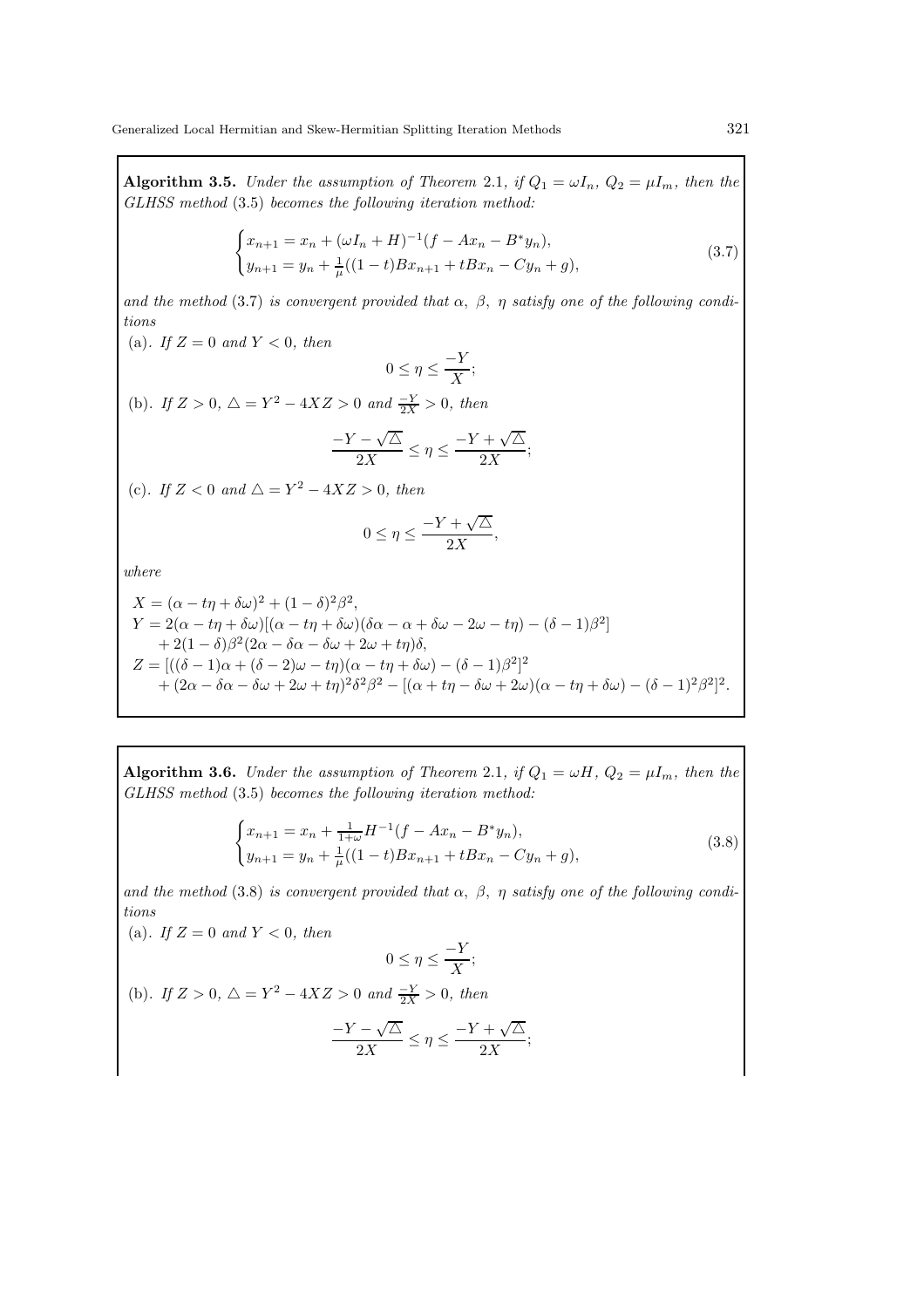(c). If 
$$
Z < 0
$$
 and  $\Delta = Y^2 - 4XZ > 0$ , then  
\n
$$
0 \le \eta \le \frac{-Y + \sqrt{\Delta}}{2X},
$$
\nwhere  
\n
$$
X = ((\delta\omega + 1)\alpha - t\eta)^2 + (1 - \delta)^2 \beta^2,
$$
\n
$$
Y = 2(\delta\omega\alpha + \alpha - t\eta)[(\delta\omega\alpha + \alpha - t\eta)(\delta\alpha - \alpha + (\delta - 2)\omega\alpha - t\eta) - (\delta - 1)\beta^2]
$$
\n
$$
+ 2(1 - \delta)\beta^2(2\alpha - \delta\alpha - \delta\omega\alpha + 2\omega\alpha + t\eta)\delta,
$$
\n
$$
Z = [(\delta\alpha - \alpha + (\delta - 2)\omega\alpha - t\eta)(\delta\omega\alpha + \alpha - t\eta) - (\delta - 1)\beta^2]^2 + (2\alpha - \delta\alpha - \delta\omega\alpha + 2\omega\alpha + t\eta)^2\delta^2\beta^2 - [(\alpha - (\delta - 2)\omega\alpha + t\eta)(\delta\omega\alpha + \alpha - t\eta) - (\delta - 1)^2\beta^2]^2.
$$

**Case III:**  $Q_3 = -tQ_2B$ ,  $t \neq 0$ . In this case, the GLHSS iterative scheme (2.3) becomes

$$
\begin{cases}\nx_{n+1} = x_n + (Q_1 + H)^{-1}(f - Ax_n - B^*y_n), \\
y_{n+1} = y_n + Q_2^{-1}(Bx_{n+1} - Cy_n + g) + tB(x_{n+1} - x_n).\n\end{cases}
$$
\n(3.9)

Algorithm 3.7. *Under the assumption of Theorem 2.1, if*  $Q_1 = 0$ ,  $Q_2 = \mu I_m$ *, then the GLHSS method* (3.9) *becomes the following iteration method:*

$$
\begin{cases}\nx_{n+1} = x_n + H^{-1}(f - Ax_n - B^*y_n), \\
y_{n+1} = y_n + \frac{1}{\mu}(Bx_{n+1} - Cy_n + g) + tB(x_{n+1} - x_n),\n\end{cases}
$$
\n(3.10)

and the method (3.10) *is convergent provided that*  $\alpha$ ,  $\beta$ ,  $\eta$  *satisfy one of the following conditions*

$$
0 \le \eta \le \frac{-Y}{X};
$$

(b). If  $Z > 0$ ,  $\triangle = Y^2 - 4XZ > 0$  and  $\frac{-Y}{2X} > 0$ , then

$$
\frac{-Y - \sqrt{\triangle}}{2X} \le \eta \le \frac{-Y + \sqrt{\triangle}}{2X};
$$

(c). If  $Z < 0$  and  $\triangle = Y^2 - 4XZ > 0$ , then

(a). If  $Z = 0$  and  $Y < 0$ , then

$$
0\leq \eta \leq \frac{-Y+\sqrt{\triangle}}{2X},
$$

$$
X = (\alpha + t\eta)^2 + (1 - \delta)^2 \beta^2,
$$
  
\n
$$
Y = 2(\alpha + t\eta)[(\alpha + t\eta)(\delta\alpha - \alpha + t\eta) - (\delta - 1)\beta^2] + 2(1 - \delta)\beta^2\delta(2\alpha - \delta\alpha - t\eta),
$$
  
\n
$$
Z = [(\delta\alpha - \alpha + t\eta)(\alpha + t\eta) - (\delta - 1)\beta^2]^2 + (2\alpha - \delta\alpha - t\eta)^2\delta^2\beta^2
$$
  
\n
$$
- [\alpha^2 - t^2\eta^2 - (\delta - 1)^2\beta^2]^2.
$$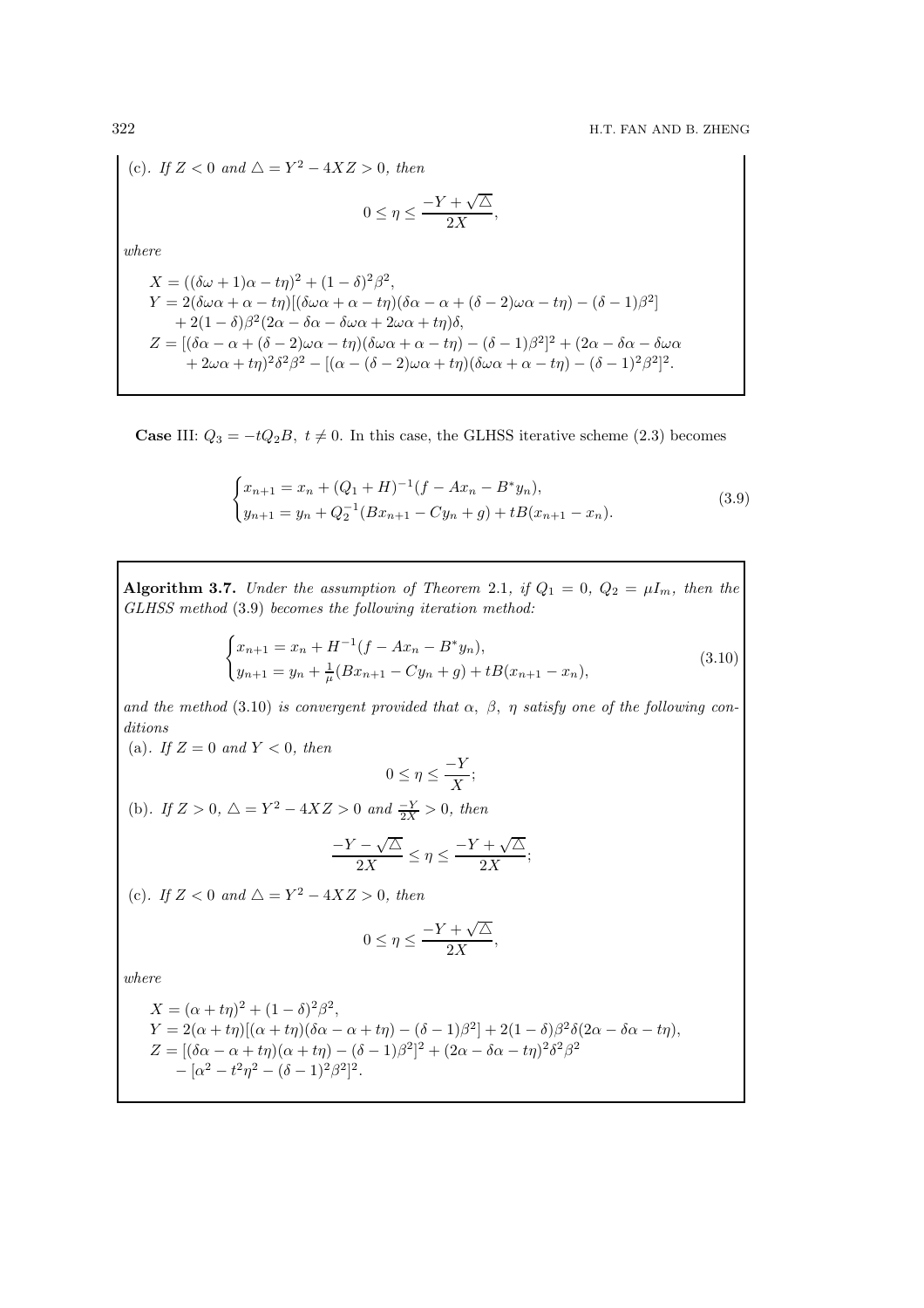**Algorithm 3.8.** *Under the assumption of Theorem 2.1, if*  $Q_1 = \omega I_n$ ,  $Q_2 = \mu I_m$ *, then the GLHSS method* (3.9) *becomes the following iteration method:*

$$
\begin{cases}\nx_{n+1} = x_n + (\omega I_n + H)^{-1}(f - Ax_n - B^*y_n), \\
y_{n+1} = y_n + \frac{1}{\mu}(Bx_{n+1} - Cy_n + g) + tB(x_{n+1} - x_n),\n\end{cases}
$$
\n(3.11)

*and the method* (3.11) *is convergent provided that*  $\alpha$ ,  $\beta$ ,  $\eta$  *satisfy one of the following conditions*

(a). If  $Z = 0$  and  $Y < 0$ , then

$$
0 \le \eta \le \frac{-Y}{X};
$$

(b). If  $Z > 0$ ,  $\triangle = Y^2 - 4XZ > 0$  and  $\frac{-Y}{2X} > 0$ , then

$$
\frac{-Y-\sqrt{\triangle}}{2X}\leq \eta\leq \frac{-Y+\sqrt{\triangle}}{2X};
$$

(c). If  $Z < 0$  and  $\triangle = Y^2 - 4XZ > 0$ , then

$$
0 \le \eta \le \frac{-Y + \sqrt{\Delta}}{2X},
$$

*where*

$$
X = (\alpha + \delta\omega + t\eta)^2 + (1 - \delta)^2 \beta^2,
$$
  
\n
$$
Y = 2(\alpha + \delta\omega + t\eta)[(\alpha + \delta\omega + t\eta)(\delta\alpha - \alpha + \delta\omega - 2\omega + t\eta) - (\delta - 1)\beta^2]
$$
  
\n
$$
+ 2(1 - \delta)\beta^2(2\alpha - \delta\alpha - \delta\omega + 2\omega - t\eta)\delta,
$$
  
\n
$$
Z = [(\delta\alpha - \alpha + \delta\omega - 2\omega + t\eta)(\alpha + \delta\omega + t\eta) - (\delta - 1)\beta^2]^2
$$
  
\n
$$
+ (2\alpha - \delta\alpha - \delta\omega + 2\omega - t\eta)^2 \delta^2 \beta^2 - [(\alpha - \delta\omega + 2\omega - t\eta)(\alpha + \delta\omega + t\eta) - (\delta - 1)^2 \beta^2]^2.
$$

Algorithm 3.9. *Under the assumption of Theorem 2.1, if*  $Q_1 = \omega H$ ,  $Q_2 = \mu I_m$ *, then the GLHSS method* (3.9) *becomes the following iteration method:*

$$
\begin{cases}\nx_{n+1} = x_n + \frac{1}{1+\omega} H^{-1} (f - Ax_n - B^* y_n), \\
y_{n+1} = y_n + \frac{1}{\mu} (Bx_{n+1} - Cy_n + g) + tB(x_{n+1} - x_n),\n\end{cases}
$$
\n(3.12)

and the method (3.12) *is convergent provided that*  $\alpha$ ,  $\beta$ ,  $\eta$  *satisfy one of the following conditions*

(a). If  $Z = 0$  and  $Y < 0$ , then

$$
0 \le \eta \le \frac{-Y}{X};
$$

(b). If  $Z > 0$ ,  $\triangle = Y^2 - 4XZ > 0$  and  $\frac{-Y}{2X} > 0$ , then

$$
\frac{-Y - \sqrt{\triangle}}{2X} \le \eta \le \frac{-Y + \sqrt{\triangle}}{2X};
$$

(c). If  $Z < 0$  and  $\triangle = Y^2 - 4XZ > 0$ , then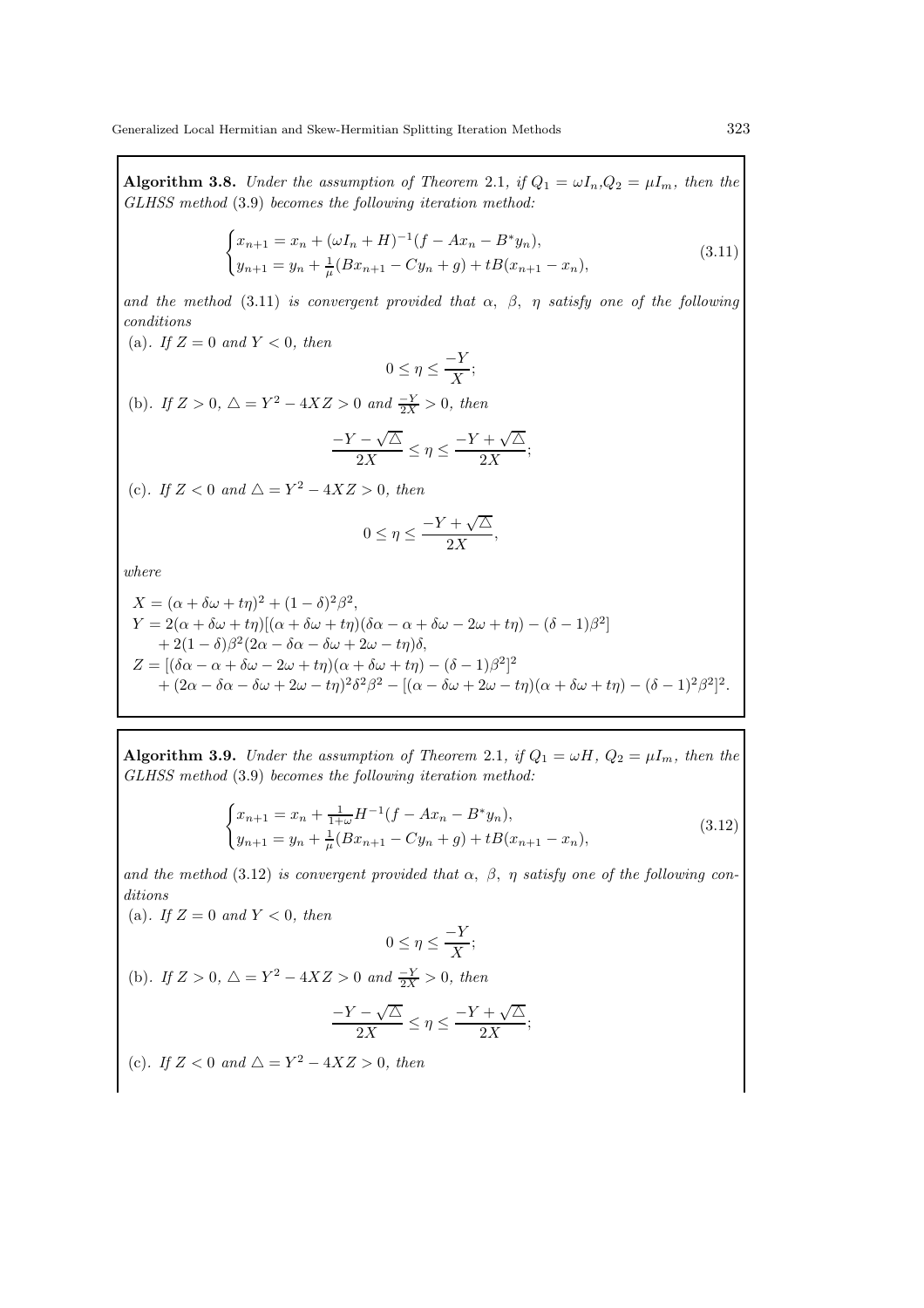$$
0\leq \eta \leq \frac{-Y+\sqrt{\triangle}}{2X},
$$

*where*

 $X = (\alpha + t\eta + \delta\omega\alpha)^2 + (1 - \delta)^2\beta^2,$  $Y = 2(\alpha + t\eta + \delta\omega\alpha)[(\alpha + t\eta + \delta\omega\alpha)(\alpha\delta - \alpha + \delta\omega\alpha - 2\omega\alpha + t\eta) - (\delta - 1)\beta^2]$  $+ 2(1 - \delta)\beta^2(2\alpha - \alpha\delta - \delta\omega\alpha + 2\omega\alpha - t\eta)\delta,$  $Z = [(\alpha \delta - \alpha + \delta \omega \alpha - 2\omega \alpha + t\eta)(\alpha + t\eta + \delta \omega \alpha) - (\delta - 1)\beta^2]^2$  $+ (2\alpha - \alpha\delta - \delta\omega\alpha + 2\omega\alpha - t\eta)^2 \delta^2\beta^2$  $-[(\alpha - \delta\omega\alpha + 2\omega\alpha - t\eta)(\alpha + t\eta + \delta\omega\alpha) - (\delta - 1)^2\beta^2]^2$ .

#### 4. Preconditioner for Preconditioned Krylov Subspace Methods

The generalized local Hermitian and skew-Hermitian splitting (2.1) also provides a class of preconditioners for preconditioned Krylov subspace methods, especially for the preconditioned GMRES method. If we write the GLHSS splitting (2.1) as  $\mathcal{A} = \mathcal{M} - \mathcal{N}$ , then M can be used as a preconditioner for GMRES [24] or any other non-Hermitian Krylov method. The convergence rate of the preconditioned GMRES method depends on the particular choice of the parameters and parameter matrices. How to find the values of the parameters and the parameter matrices that optimize the rate of convergence appears to be a difficult problem in general. In fact, in practice the convergence rate depends, to a large extent, on the size, shape, and location of the entire spectrum of the preconditioned matrix  $\mathcal{M}^{-1}\mathcal{A}$ . So in this paper we also illustrate the spectrum distribution of the preconditioned matrix  $\mathcal{M}^{-1}\mathcal{A}$  by numerical experiments and show the effectiveness of GLHSS splitting (2.1) as a preconditioner for preconditioned GMRES method (PGMRES). The restarted PGMRES(m) algorithm with restart parameter  $m$  is used. Comparing with restarted GMRES(m) method for original system, the computational results of PGMRES(m) are much better than those without preconditioning, see Tables 5.5-5.6 and Figure 5.1-5.3.

#### 5. Numerical Results

In this section, we use the numerical example to illustrate the theoretical results and show the effectiveness of the GLHSS preconditioning matrix for solving non-Hermitian generalized saddle point problem in the sense of iteration step (denoted as "IT"), elapsed CPU time in seconds (denoted as "CPU"), and relative residual error (denoted as "RES") defined by

$$
RES := \frac{\sqrt{\| f - Ax^{(k)} - B^T y^{(k)} \|_2^2 + \| g + Bx^{(k)} - Cy^{(k)} \|_2^2}}{\sqrt{\| f \|_2^2 + \| g \|_2^2}}.
$$

We consider the non-Hermitian generalized saddle point-type matrix

$$
\mathcal{A} = \begin{bmatrix} A & B^* \\ -B & C \end{bmatrix},\tag{5.1}
$$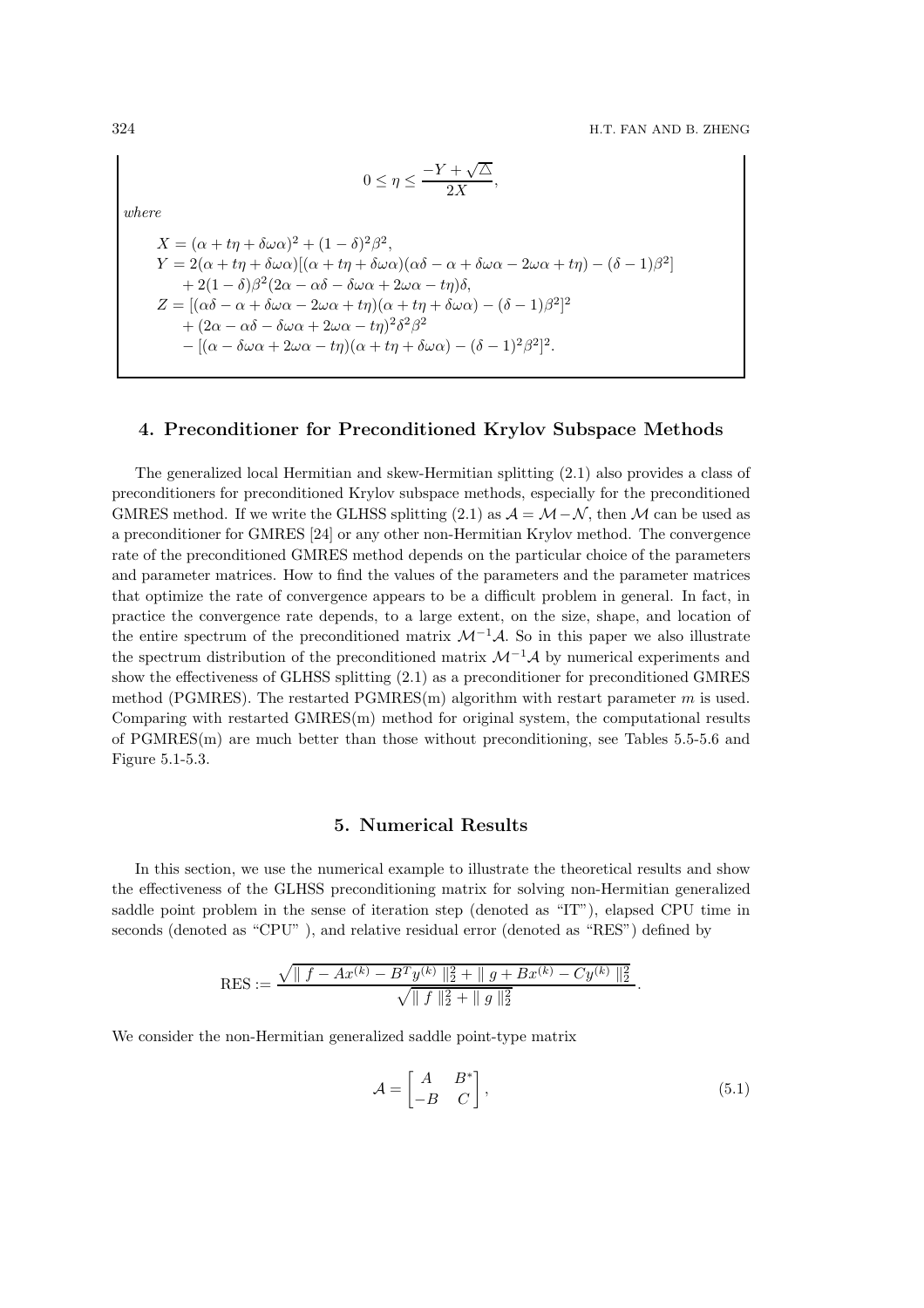where the sub-matrices  $A = vA_1 + N$ , N has only two diagonal lines of nonzero which start from the 2nd and the nth columns, i.e.,

$$
N = \begin{pmatrix} 0 & -1 & 0 & \cdots & 0 & -1 & 0 & \cdots & 0 \\ 0 & 0 & -1 & \cdots & 0 & 0 & -1 & \ddots & 0 \\ 0 & 0 & 0 & -1 & 0 & \cdots & 0 & \ddots & 0 \\ \vdots & \ddots & \ddots & \ddots & \ddots & \ddots & \ddots & \ddots & -1 \\ 0 & \cdots & 0 & 0 & 0 & -1 & 0 & \cdots & 0 \\ 0 & 0 & \cdots & 0 & 0 & 0 & -1 & 0 & \vdots \\ 0 & 0 & 0 & \cdots & 0 & 0 & 0 & -1 & 0 \\ \vdots & \ddots & \ddots & \ddots & \ddots & 0 & \ddots & 0 & \ddots & -1 \\ 0 & \cdots & 0 & 0 & 0 & \cdots & 0 & 0 & 0 \end{pmatrix},
$$

$$
A_1 = \begin{bmatrix} I \otimes T & 0 \\ 0 & I \otimes T + I \otimes T \end{bmatrix} \in \mathbb{R}^{2p^2 \times 2p^2},
$$

$$
B = \begin{bmatrix} I \otimes F \\ F \otimes I \end{bmatrix} \in \mathbb{R}^{p^2 \times 2p^2}, \quad C = I \in \mathbb{R}^{p^2 \times p^2},
$$

where  $T = \frac{1}{h^2}$ tridiag(-1, 2, -1) ∈  $\mathbb{R}^{p \times p}$ ,  $F = \frac{1}{h}$ tridiag(-1, 1, 0) ∈  $\mathbb{R}^{p \times p}$  with ⊗ being the Kronecker product symbol,  $h = \frac{1}{p+1}$  the discretization meshsize. We set  $m = p^2$  and  $n = 2p^2$ , hence, the total number of variables is  $m + n = 3p^2$ .



Fig. 5.1. The eigenvalue distribution of original matrix  $A$  for the Example.

In our computations, all runs are implemented in MATLAB (version 7.11.0.584 (R2010b)) with a machine precision  $10^{-16}$  on a personal computer with AMD Athlon(tm) II P360 Dualcore Processor 2.30 GHZ, 2.00GB memory and are started from the initial vector  $(x_0^T, y_0^T)^T$  = 0, and terminated if the current iteration satisfies either RES< 10<sup>−</sup><sup>5</sup> or the number of the prescribed iteration  $\kappa_{\text{max}} = 1000$  are exceed, and choose the right-hand side vector of  $(f^*, g^*)^*$ such that the exact solution of the saddle point problem is  $(x^*, y^*)^* = (1, 1, \dots, 1)^*$ .

Firstly, we use GLHSS method (Case I, II, III) with different choices of  $\omega$ ,  $\mu$  and t to solve the example. Numerical results are listed in the following Tables 5.1–5.4 for  $\nu = 1$  and  $\nu = 10$ ,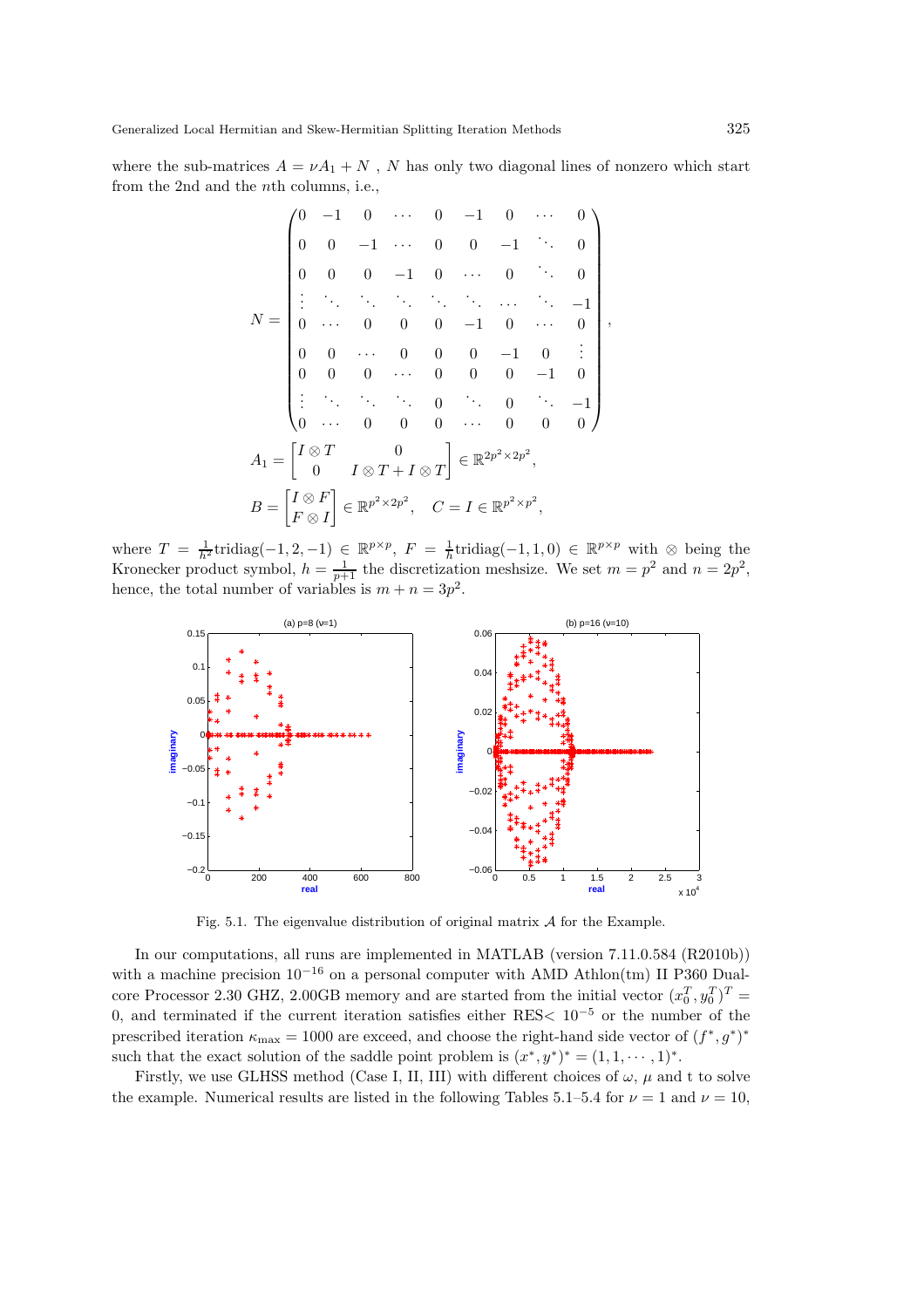Table 5.1: Numerical results for GLHSS iteration methods for Cases I, II and III for example for  $p = 4$ and  $p = 8 \; (\nu = 1)$ .

|             |         |                         |    | $p=4$                            |            |                    |    | $p=8$                            |            |
|-------------|---------|-------------------------|----|----------------------------------|------------|--------------------|----|----------------------------------|------------|
| Case        |         | $(\omega$ , $\mu$ t $)$ | IT | <b>RES</b>                       | <b>CPU</b> | $(\omega, \mu t)$  | IT | <b>RES</b>                       | <b>CPU</b> |
|             | 3.1     | $(-,1.58,-)$            | 8  | $5.2217\times10^{-6}$            | 0.0045     | $(-,1.52,-)$       | 8  | $6.6737\times10^{-6}$            | 0.0122     |
|             | $3.2\,$ | $(0.01, 1.93, -)$       | 10 | $6.8236\times10^{-6}$            | 0.0034     | $(0.01, 1.92, -)$  | 11 | $6.7401\times10^{-6}$            | 0.0303     |
|             | 3.3     | $(0.01, 1.91, -)$       | 10 | $5.4244\times10^{-6}$            | 0.0039     | $(0.01, 1.90, -)$  | 11 | $5.8429\times10^{-6}$            | 0.0340     |
|             | 3.4     | $(-,1.78,0.1)$          | 9  | $8.4398\times10^{-6}$            | 0.0038     | $(-,1.72,0.1)$     | 10 | $3.4360\times10^{-6}$            | 0.0141     |
| $_{\rm II}$ | 3.5     | (0.1, 1.76, 0.1)        | 9  | $9.6860\times10^{-6}$            | 0.0039     | (0.01, 1.71, 0.1)  | 10 | $3.4173\times10^{-6}$            | 0.0195     |
|             | 3.6     | (0.1, 1.84, 0.1)        |    | $11 \quad 2.7887 \times 10^{-6}$ | 0.0039     | (0.01, 1.88, 0.1)  | 11 | $4.9835\times10^{-6}$            | 0.0269     |
|             | 3.7     | $(-,1.98,0.01)$         | 11 | $3.8979\times10^{-6}$            | 0.0037     | $(-,1.97,0.01)$    | 11 | $9.1160\times10^{-6}$            | 0.0194     |
| H           | 3.8     | (0.01, 1.99, 0.01)      | 11 | $3.8334\times10^{-6}$            | 0.0031     | (0.01, 1.96, 0.01) | 11 | $9.0274\times10^{-6}$            | 0.0271     |
|             | 3.9     | (0.01, 2.00, 0.01)      | 12 | $4.8221\times10^{-6}$            | 0.0032     | (0.01, 2.01, 0.01) |    | $13 \quad 6.9002 \times 10^{-6}$ | 0.0290     |



Fig. 5.2. The eigenvalue distributions of the preconditioned matrix with different values of  $\omega,\mu$ ,and different values t for Example when  $p = 8(\nu = 1)$ .

respectively. We use IT, CPU and RES to represent the number of iteration steps, the elapsed CPU time in seconds and the norm of absolute residual vectors, respectively. In tables, " − " means that the parameter does not exist or equal to zero in the corresponding algorithm.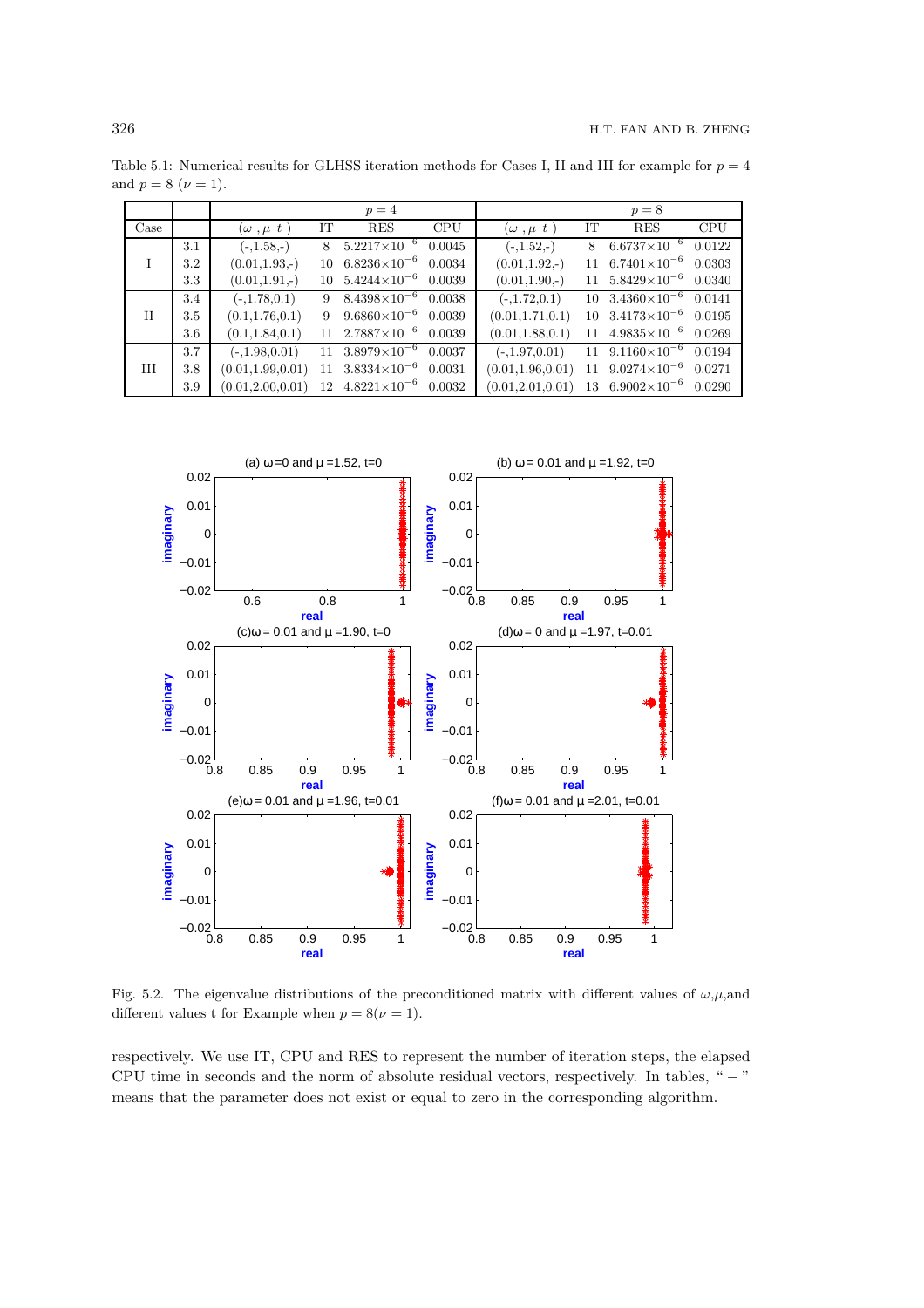Table 5.2: Numerical results for GLHSS iteration methods for Cases I, II and III for example for  $p = 16$ and  $p = 24$   $(\nu = 1)$ .

|                       |     |                                                        |    | $p=16$                                        |            |                                                        |    | $p=24$                                        |            |
|-----------------------|-----|--------------------------------------------------------|----|-----------------------------------------------|------------|--------------------------------------------------------|----|-----------------------------------------------|------------|
| $\operatorname{Case}$ |     | $(\omega, \mu t)$                                      | IT | <b>RES</b>                                    | <b>CPU</b> | $(\omega, \mu t)$                                      | IT | <b>RES</b>                                    | <b>CPU</b> |
|                       | 3.1 | $(-,1.48,-)$                                           | 8  | $6.5461\times10^{-6}$ $0.1777$                |            | $(-,1.46,-)$                                           | 8  | $5.6505\times10^{-6}$                         | 1.2210     |
|                       | 3.2 | $(0.01, 1.89, -)$                                      |    | $11 \quad 8.1172 \times 10^{-6} \quad 0.2498$ |            | $(0.01, 1.88, -)$                                      |    | $11 \quad 7.1306 \times 10^{-6}$              | 1.7314     |
|                       | 3.3 | $(0.01, 1.87, -)$                                      |    | 11 $7.3241 \times 10^{-6}$ 0.2574             |            | $(0.01, 1.86, -)$                                      |    | $11 \quad 6.5565 \times 10^{-6} \quad 1.7288$ |            |
|                       | 3.4 | $(-,1.67,0.1)$                                         |    | $10\quad 5.0526 \times 10^{-6} \quad 0.1000$  |            | (0.01, 1.67, 0.1)                                      |    | 10 $5.3432 \times 10^{-6}$ $1.6021$           |            |
| $\mathbf{H}$          | 3.5 | (0.01, 1.67, 0.1)                                      |    | $10\quad 5.0045 \times 10^{-6} \quad 0.2232$  |            | (0.01, 1.67, 0.1)                                      |    | $10\quad 5.3046 \times 10^{-6} \quad 1.5108$  |            |
|                       | 3.6 | (0.01, 1.85, 0.1)                                      |    | 11 $6.5935 \times 10^{-6}$ 0.2436             |            | (0.01, 1.84, 0.01)                                     |    | $11 \quad 6.0437 \times 10^{-6} \quad 1.7362$ |            |
|                       | 3.7 | $(-,1.95,0.01)$                                        |    | $12 \quad 4.8680 \times 10^{-6} \quad 0.2738$ |            | $(-1.93, 0.01)$                                        |    | $11 \quad 9.1951 \times 10^{-6} \quad 1.7278$ |            |
| Ш                     | 3.8 | (0.01, 1.95, 0.01)                                     |    | $12 \quad 4.8504 \times 10^{-6} \quad 0.2771$ |            | (0.01, 1.93, 0.01)                                     |    | 11 $9.1713 \times 10^{-6}$ 1.7413             |            |
|                       | 3.9 | $(0.01, 2.02, 0.01)$ 11 $4.7504 \times 10^{-6}$ 0.3343 |    |                                               |            | $(0.01, 2.02, 0.01)$ 14 $4.7670 \times 10^{-6}$ 2.7965 |    |                                               |            |

Table 5.3: Numerical results for GLHSS iteration methods for Cases I, II and III for example for  $p = 4$ and  $p = 8 \ (\nu = 10)$ .

|      |     |                     |              | $p=4$          |            |                      |                | $p=8$          |            |
|------|-----|---------------------|--------------|----------------|------------|----------------------|----------------|----------------|------------|
| Case |     | $(\omega, \mu t)$   | IΤ           | $RES(10^{-6})$ | <b>CPU</b> | $(\omega$ , $\mu$ t) | IT             | $RES(10^{-6})$ | <b>CPU</b> |
|      | 3.1 | $(-,1.047,-)$       | 4            | 5.5532         | 0.0013     | $(-,1.038,-)$        | 4              | 3.9182         | 0.0056     |
| T    | 3.2 | $(0.01, 1.085, -)$  | 5            | 4.7400         | 0.0012     | $(0.01, 1.059, -)$   | 5              | 4.4439         | 0.0089     |
|      | 3.3 | $(0.01, 1.061, -)$  | 5            | 7.4353         | 0.0013     | $(0.01, 1.057, -)$   | 5              | 8.4388         | 0.0175     |
|      | 3.4 | $(-0.989, 0.1)$     | $\mathbf{5}$ | 8.3550         | 0.0020     | $(-0.988, 0.1)$      | $\mathbf{5}$   | 8.9873         | 0.0058     |
| Π    | 3.5 | (0.1, 0.988, 0.1)   | 5            | 8.4672         | 0.0030     | (0.01, 0.988, 0.1)   | $\mathbf{5}$   | 8.9870         | 0.0184     |
|      | 3.6 | (0.1, 0.924, 0.1)   | 6            | 3.0743         | 0.0016     | (0.01, 1.050, 0.1)   | 5              | 1.3628         | 0.0129     |
|      | 3.7 | $(-,1.083,0.01)$    | 5            | 1.1023         | 0.0012     | $(-,1.083,0.01)$     | 5              | 1.2616         | 0.0193     |
| Ш    | 3.8 | (0.01, 1.083, 0.01) | 5            | 1.0972         | 0.0019     | (0.01, 1.083, 0.01)  | $\overline{5}$ | 1.2588         | 0.0059     |
|      | 3.9 | (0.01, 1.082, 0.01) | 5            | 6.8068         | 0.0019     | (0.01, 1.086, 0.01)  | 5              | 7.4575         | 0.0077     |

Table 5.4: Numerical results for GLHSS iteration methods for Cases I, II and III for example for  $p = 16$ and  $p = 24$  ( $\nu = 10$ ).

|      |     |                         |    | $p=16$         |            |                         |    | $p=24$         |            |
|------|-----|-------------------------|----|----------------|------------|-------------------------|----|----------------|------------|
| Case |     | $(\omega$ , $\mu$ t $)$ | IT | $RES(10^{-6})$ | <b>CPU</b> | $(\omega$ , $\mu$ t $)$ | IT | $RES(10^{-6})$ | <b>CPU</b> |
|      | 3.1 | $(-1.030,-)$            | 4  | 2.3429         | 0.0750     | $(-1.027,-)$            | 4  | 1.6334         | 0.5173     |
|      | 3.2 | $(0.01, 1.035, -)$      | 4  | 6.5195         | 0.2498     | $(0.01, 1.033, -)$      | 4  | 4.7400         | 0.4942     |
|      | 3.3 | $(0.01, 1.057, -)$      | 5  | 7.2760         | 0.1021     | $(0.01, 1.058, -)$      | 5  | 6.1734         | 0.7008     |
|      | 3.4 | $(-0.987, 0.1)$         | 5  | 8.0385         | 0.1046     | (0.01, 0.987, 0.1)      | 5  | 7.1068         | 0.6839     |
| H    | 3.5 | (0.01, 0.098, 0.1)      | 5  | 8.0370         | 0.1017     | (0.01, 0.987, 0.1)      | 5  | 7.1059         | 0.6941     |
|      | 3.6 | (0.01, 1.049, 0.1)      | 5  | 1.2454         | 0.1063     | (0.01, 1.048, 0.01)     | 5  | 1.1058         | 0.6856     |
|      | 3.7 | $(-,1.085,0.01)$        | 5  | 1.1497         | 0.0971     | $(-,1.089,0.01)$        | 5  | 1.0263         | 0.6835     |
| Ш    | 3.8 | (0.01, 1.086, 0.01)     | 5  | 1.1479         | 0.0977     | (0.01, 1.088, 0.01)     | 5  | 1.0254         | 0.6718     |
|      | 3.9 | (0.01, 1.091, 0.01)     | 5  | 5.8563         | 0.0983     | (0.01, 1.094, 0.01)     | 5  | 4.6635         | 0.7142     |

In Tables 5.5 and 5.6 , we list the implemented results on IT, RES and CPU of GMRES(20) and PGMRES(20) when they are applied to solve the above-mentioned numerical problem. The numbers outside of brackets denote outer iteration numbers and inside the inner iteration numbers of  $GMRES(m)$  or  $PGMRES(m)$ , respectively. From these numerical results, we can see that PGMRES(20) with GLHSS preconditioner possesses much less iteration steps and CPU time than GMRES(20) without any preconditioner. This means that GLHSS splitting can act as an efficient preconditioner for solving the non-Hermitian saddle point problems by GMRES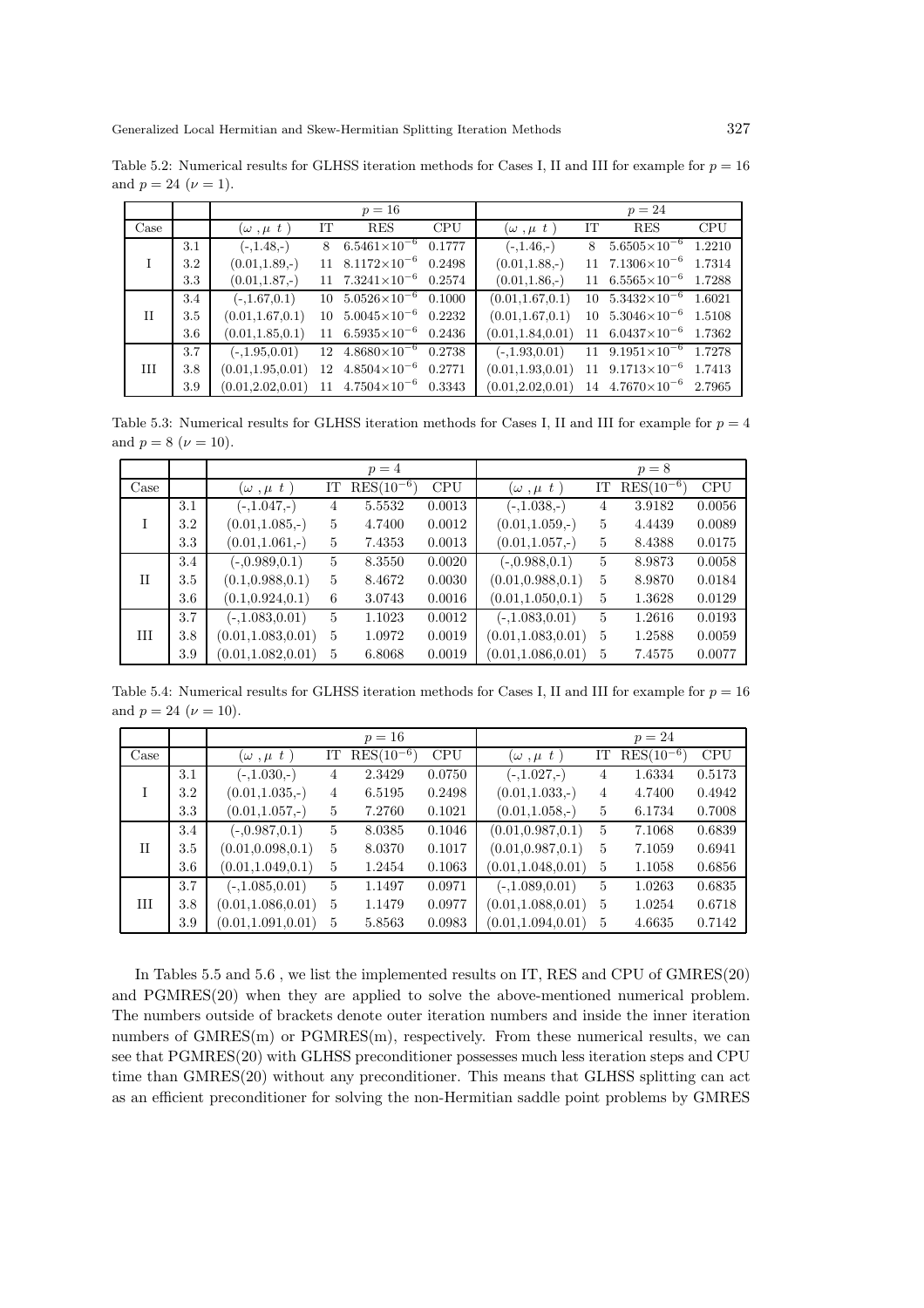

Fig. 5.3. The eigenvalue distributions of the preconditioned matrix with different values of  $\omega,\mu$ ,and different values t for Example when  $p = 16(\nu = 10)$ .

|                  | $p=4$          | $p=8$          | $p = 16$        | $p = 24$        |
|------------------|----------------|----------------|-----------------|-----------------|
|                  | IТ             | IТ             | <b>CPU</b>      | <b>CPU</b>      |
|                  | <b>CPU</b>     | <b>CPU</b>     | IТ              | IΤ              |
| GMRES(20)        | $2(17)$ 0.0665 | $6(18)$ 0.2054 | 16(2)<br>0.9428 | 2.3828<br>22(1) |
| $PGMRES(20)-3.1$ | 1(7)           | 0.0638         | 0.1594          | 0.1850          |
|                  | 0.0241         | 1(7)           | 1(8)            | 1(8)            |
| $PGMRES(20)-3.2$ | 0.0291         | 0.0455         | 0.1502          | 0.2697          |
|                  | 1(7)           | 1(7)           | 1(7)            | 1(7)            |
| $PGMRES(20)-3.3$ | 0.0138         | 0.0495         | 1(7)            | 0.2951          |
|                  | 1(7)           | 1(7)           | 0.1414          | 1(7)            |
| $PGMRES(20)-3.4$ | $1(7)$ 0.0252  | 0.0562<br>1(8) | 1(8)<br>0.0806  | 1(8)<br>0.1945  |
| $PGMRES(20)-3.5$ | $1(7)$ 0.0262  | 0.0542<br>1(8) | 1(8)<br>0.0759  | 0.1905<br>1(8)  |
| $PGMRES(20)-3.6$ | 0.0297         | 0.0258         | 1(7)            | 1(7)            |
|                  | 1(8)           | 1(8)           | 0.1446          | 0.1721          |
| $PGMRES(20)-3.7$ | 0.0280         | 1(7)           | 1(7)            | 1(8)            |
|                  | 1(7)           | 0.0438         | 0.1633          | 0.1965          |
| $PGMRES(20)-3.8$ | 0.0294         | 0.0429         | 0.1478          | 0.1928          |
|                  | 1(7)           | 1(7)           | 1(7)            | 1(8)            |
| PGMRES(20)-3.9   | 0.0434         | 0.0480         | 1(7)            | 0.1711          |
|                  | 1(7)           | 1(7)           | 0.0767          | 1(7)            |

Table 5.5: Numerical results for GMRES(20) and PGMRES(20) ( $\nu = 1$ ).

method without preconditioners.

Fig. 5.1 shows the eigenvalue distributions of the original coefficient matrices with  $\nu = 1$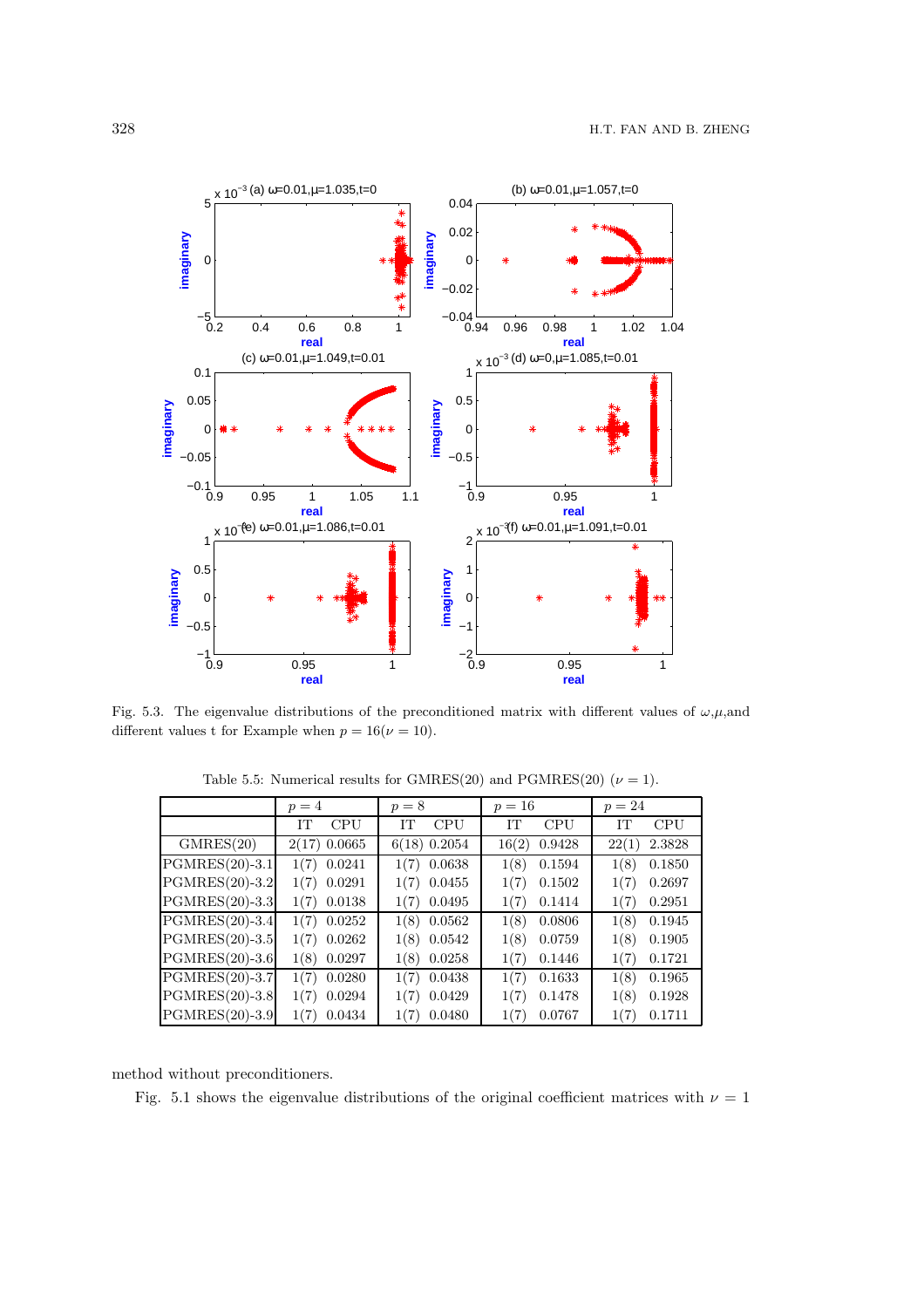|                  | $p=4$      | $p=8$      | $p = 16$   | $p=24$     |
|------------------|------------|------------|------------|------------|
|                  | <b>CPU</b> | <b>CPU</b> | IΤ         | IΤ         |
|                  | IT         | IТ         | <b>CPU</b> | <b>CPU</b> |
| GMRES(20)        | 0.0541     | 0.1068     | 4.7053     | 26.1735    |
|                  | 2(9)       | 3(9)       | 59(16)     | 118(14)    |
| $PGMRES(20)-3.1$ | 0.0130     | 1(3)       | 0.0869     | 1(4)       |
|                  | 1(3)       | 0.0267     | 1(4)       | 0.1404     |
| PGMRES(20)-3.2   | 0.0881     | 0.0412     | 0.0404     | 0.1102     |
|                  | 1(4)       | 1(4)       | 1(4)       | 1(4)       |
| $PGMRES(20)-3.3$ | 0.0175     | 0.0271     | 0.0806     | 0.0969     |
|                  | 1(4)       | 1(5)       | 1(4)       | 1(4)       |
| $PGMRES(20)-3.4$ | 1(5)       | 1(5)       | 1(5)       | 1(5)       |
|                  | 0.0816     | 0.0146     | 0.0498     | 0.1135     |
| $PGMRES(20)-3.5$ | 0.0096     | 0.0339     | 0.0726     | 0.2283     |
|                  | 1(5)       | 1(5)       | 1(7)       | 1(5)       |
| PGMRES(20)-3.6   | 0.0204     | 0.0273     | 0.0785     | 1(5)       |
|                  | 1(5)       | 1(4)       | 1(4)       | 0.1243     |
| PGMRES(20)-3.7   | 0.0178     | 0.0314     | 1(4)       | 1(4)       |
|                  | 1(4)       | 1(4)       | 0.0414     | 0.0959     |
| $PGMRES(20)-3.8$ | 0.0178     | 0.0273     | 1(4)       | 1(4)       |
|                  | 1(4)       | 1(4)       | 0.0842     | 0.1067     |
| PGMRES(20)-3.9   | 1(3)       | 0.0261     | 1(4)       | 0.1050     |
|                  | 0.0144     | 1(4)       | 0.0401     | 1(4)       |

Table 5.6: Numerical results for GMRES(20) and PGMRES(20) ( $\nu = 10$ ).

and  $\nu = 10$  respectively. Fig. 5.2 and Fig. 5.3 show the eigenvalue distributions of the preconditioned matrices with GLHSS preconditioner and different parameters for the above example. From these figures we can see that the eigenvalues of all preconditioned matrices become more clustered.

## 6. Conclusion

In this work, we extend the generalized local Hermitian and skew-Hermitian splitting iteration methods for the non-Hermitian saddle point problems to the non-Hermitian generalized saddle point problems. The convergence of new GLHSS method is discussed and the convergence conditions are given out. Numerical examples show the effectiveness of our method. In particular, our GLHSS splitting can act as an efficient preconditioner for Krylov subspace methods such as GMRES method. The parameters in our experiments are chosen randomly. So how to derive or choose the optimal parameters in the GLHSS method for the non-Hermitian generalized saddle point problems still need further study.

Acknowledgments. We would like to express our sincere gratitude to the anonymous referees whose constructive comments have the presentation of this paper greatly improved. The work was supported by the National Natural Science Foundation (No.11171371 and No.11101195).

#### References

- [1] Z.-Z. Bai and G.H. Golub, Accelerated Hermitian and skew-Hermitian splitting iteration methods for saddle-point problems, *IMA J. Numer. Anal.,* 27 (2007), 1–23.
- [2] Z.-Z. Bai, G.H. Golub and M.K. Ng, Hermitian and skew-Hermitian splitting methods for non-Hermitian positive definite linear systems, *SIAM J. Matrix Anal. Appl.,* 24 (2003), 603–626.
- [3] Z.-Z. Bai and Z.-Q. Wang, On parameterized inexact Uzawa methods for generalized saddle point problems, *Linear Algebra Appl.,* 428 (2008), 2900–2932.
- [4] Z.-Z. Bai, G.H. Golub and C.-K. Li, Optimal parameter in Hermitian and skew-Hermitian splitting method for certain two-by-two block matrices, *SIAM J. Sci. Comput.,* 28 (2006), 583–603.
- [5] Z.-Z. Bai, G.H. Golub and J.-Y. Pan, Preconditioned Hermitian and skew-Hermitian splitting methods for non-Hermitian positive semidefinite linear systems, *Numer. Math.,* 98 (2004), 1–32.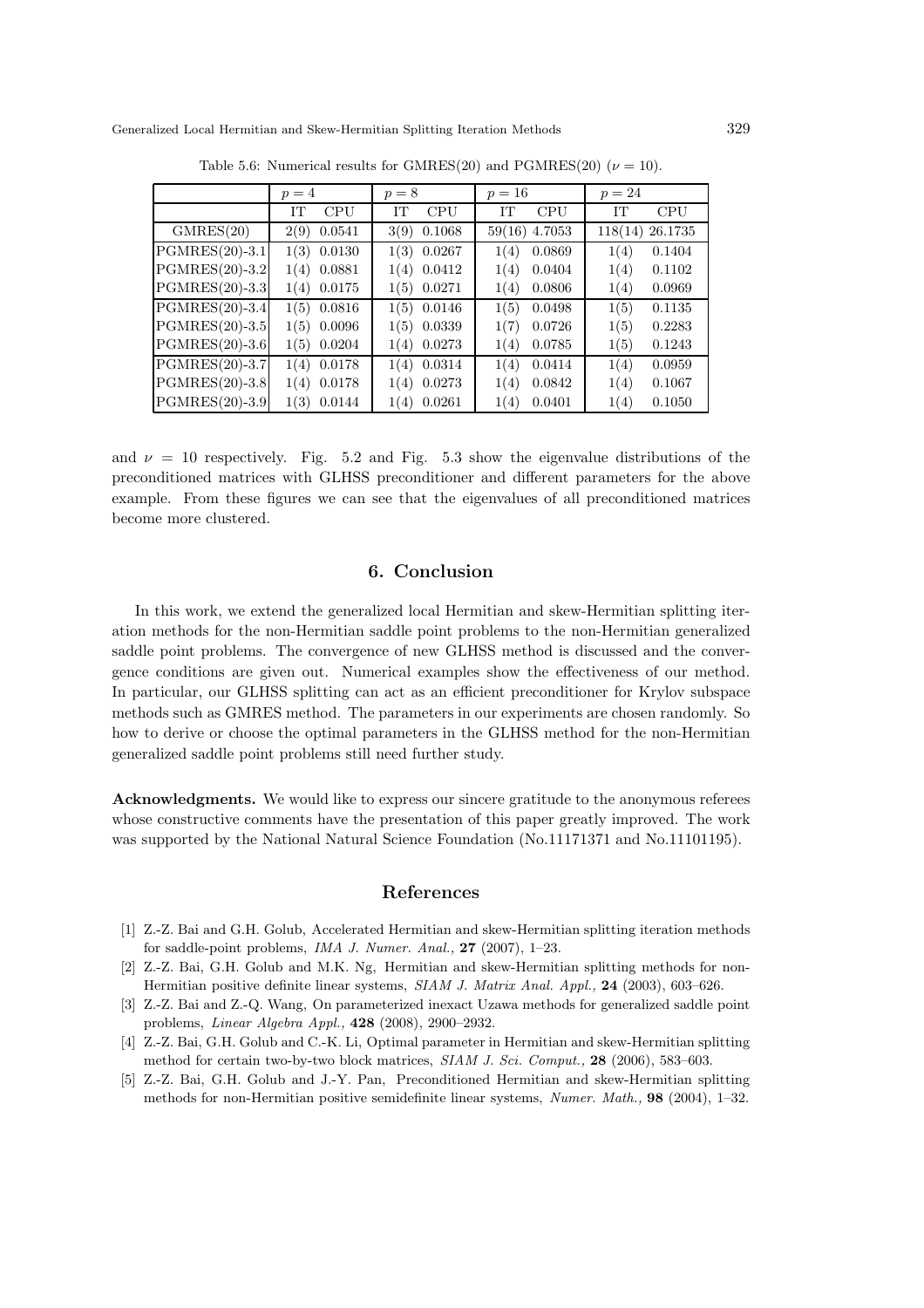- [6] Z.-Z. Bai, B.N. Parlett and Z.-Q. Wang, On generalized successive overrelaxation methods for augmented linear systems, *Numer. Math.,* 102 (2005), 1–38.
- [7] L. Bergamaschi, J. Gondzio and G. Zilli, Preconditioning indefinite systems in interior point methods for optimization, *Comput. Optim. Appl.,* 28 (2004), 149–171.
- [8] M. Benzi and G.H. Golub, A precoditioner for generalized saddle point problems, *SIAM J. Matrix Anal. Appl.,* 26 (2004), 20–41.
- [9] M. Benzi, G.H. Golub and J. Liesen, Numerical solution of saddle point problems, *Acta Numer.,* 14 (2005), 1–137.
- [10] F. Brezzi and M. Fortin, Mixed and Hybrid Finite Element Methods, Springer-Verlag, New York and London, 1991.
- [11] X.-J. Chen, On preconditioned Uzawa methods and SOR methods for saddle-point problems, *J. Comput. Appl. Math.,* 100 (1998), 207–224.
- [12] F. Chen and Y.-L. Jiang, A generalization of the inexact parameterized Uzawa methods for saddle point problems, *Appl. Math. Comput.,* 206 (2008), 765–771.
- [13] M.-R. Cui, Analysis of iterative algorithms of Uzawa type for saddle point problems, *Appl. Numer. Math.,* 50 (2004), 133–146.
- [14] J.H. Bramble and J.E. Pasciak, A preconditioning technique for indefinite systems resulting from mixed approximations of elliptic problems, *Math. Comput.,* 50 (1988), 1–17.
- [15] Z.-H. Cao, Fast Uzawa algorithms for solving non-symmetric stabilized saddle point problems, *Numer. Linear Algebra Appl.,* 11 (2004), 1–24.
- [16] B. Zheng, Z.-Z. Bai and X. Yang, On semi-convergence of parameterized Uzawa methods for singular saddle point problems, *Linear Algebra Appl.,* 431 (2009), 808–817.
- [17] H.C. Elman, D.J. Silvester and A.J. Wathen, Finite Elements and Fast Iterative Solvers, Numerical Mathematics and Scientific Computation, Oxford University Press, Oxford, 2005.
- [18] T. Rusten and R. Winther, A preconditioned iterative method for saddle point problems, *SIAM J. Matrix Anal. Appl.,* 13 (1992), 887–904.
- [19] J.H. Bramble, J.E. Pasciak and A.T. Vassilev, Uzawa type algorithms for nonsymmetric saddle point problems, *Math. Comput.,* 69 (1999), 667–689.
- [20] G.H. Golub, X. Wu and J.-Y. Yuan, SOR-like methods for augmented systems, *BIT Numer. Math.,* 41 (2001), 71–85.
- [21] M.-Q. Jiang and Y. Cao, On local Hermitian and skew-Hermitian splitting iteration methods for generalized saddle point problems, *J. Comput. Appl. Math.,* 231 (2009), 973–982.
- [22] X.-F. Ling and X.-Z. Hu, On the iterative algorithm for large sparse saddle point problems, *Appl. Math. Comput.,* 178 (2006), 372–379.
- [23] Y.-Q. Lin and Y.-M. Wei, Corrected Uzawa methods for solving large nonsymmetric saddle point problems, *Appl. Math. Comput.,* 183 (2006), 1108–1120.
- [24] Z.-Z. Bai, Optimal parameters in the HSS-like methods for saddle point problems, *Numer. Linear Agebra Appl.,* 16 (2009), 447–479.
- [25] Z.-H. Huang and T.-Z. Huang, Sepectral properties of the preconditioned AHSS iteration method for generalized saddle point problems, *Comput. Appl. Math.,* 29 (2010), 269–295.
- [26] Z.-Z. Bai and G.-Q. Li, Restrictively preconditioned conjugate grdient methods for systems of linear equations, *IMA J. Numer. Anal.,* 23 (2003), 561–580.
- [27] Z.-Z. Bai, G.H. Golub and C.-K. Li, Convergence properties of preconditioned Hermitian and skew-Hermitian splitting methods for non-Hermitian positive semidefinite matrices, *Math. Comput.,* 76 (2007), 287–298.
- [28] J.-F. Yin and Z.-Z. Bai, The restrictively preconditioned conjugate gradient methods on normal residual for block two-by-two linear systems, *J. Comput. Math.,* 26 (2008), 240–249.
- [29] D.M. Yong, Iterative Solution for Large Linear Sysytems, Academic Press, New York, 1971.
- [30] J.-L. Li, D. Luo and Z.-J. Zhang, A generalization of local symmetric and skew-symmetric iteration methods for generalized saddle point problems, *J. Appl. Math. Inform.,* 29 (2011), 1167–1178.